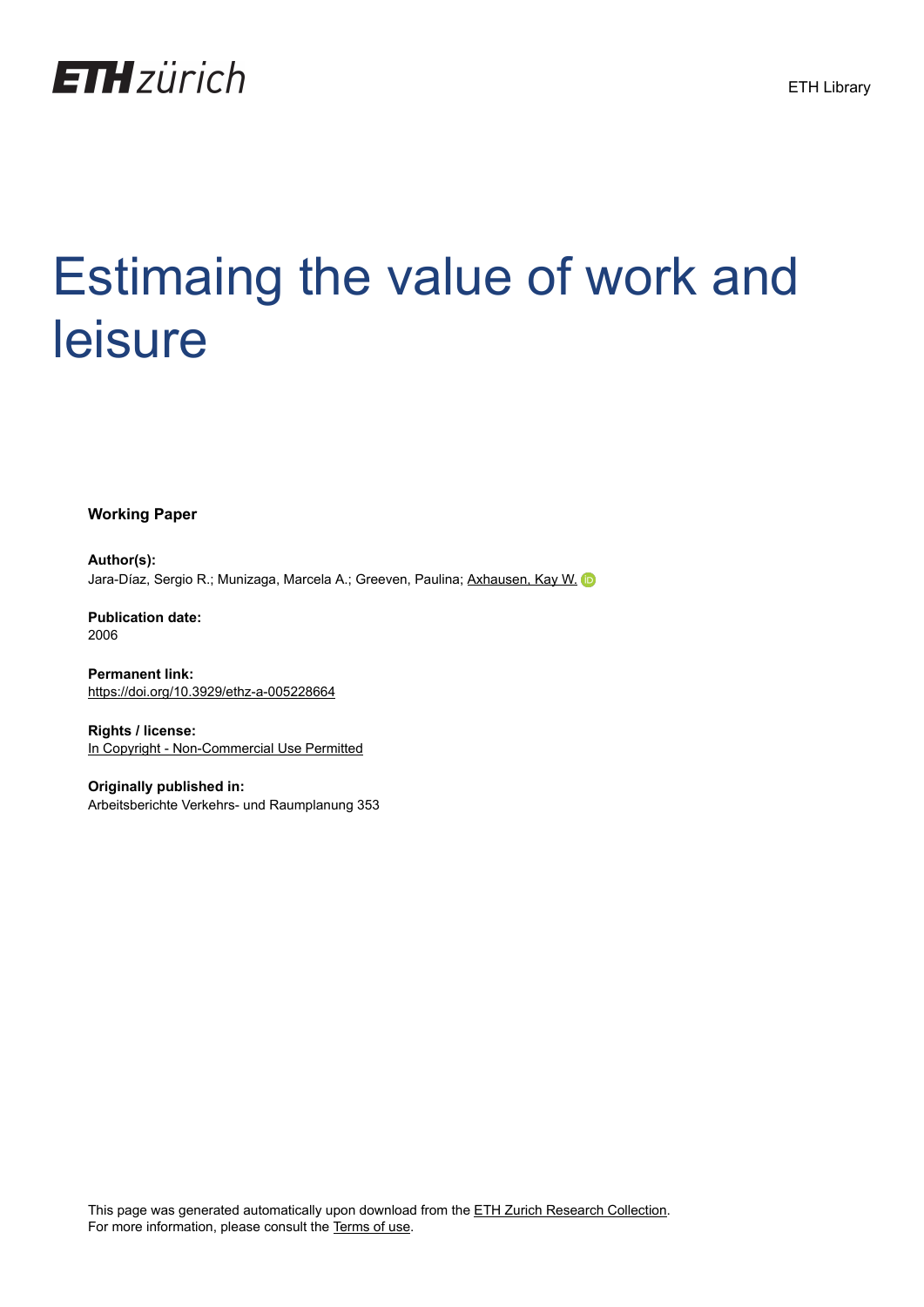#### **ESTIMATING THE VALUE OF WORK AND LEISURE.**

Sergio R. Jara-Díaz<sup>\*</sup>, Marcela A. Munizaga\*, Paulina Greeven\* and Kay Axhausen<sup>®</sup>

#### **Abstract**

From a consumer behaviour approach including goods and activities, a model system encompassing a labour supply and time assignment equations is explicitly derived. From this, it is shown that the values of both leisure and work can be obtained. The theoretical framework is applied using fairly detailed data from three samples in Santiago (Chile), Karlsruhe (Germany), and Thurgau (Switzerland).

#### **1. INTRODUCTION**

We are witnessing an increased interest in the perception of the quality of life by individuals. Many authors have investigated the relations between each of many variables, at a macro and individual level, and what is generically called happiness (see the very good synthesis by Frey and Stutzer, 2002, and Layard's 2003 lectures). We believe that time assignment theories can make a contribution to a better understanding of individual well-being within the ever evolving work and social environments, since they have since long established theoretical relations among the different values of time. After all, understanding time allocation is just as understanding life itself.

By 1971, De Serpa identified three concepts of time value: the value of time as a resource, the value of assigning time to an activity, and the value of saving time in a constrained activity. The first corresponds to the money value of an increase in available time. The second is the ratio between the marginal utility of an activity and the marginal utility of money, i.e. the trade-off between the activity and money at the margin. The third, finally, is the willingness to pay to reduce the (constrained) time assigned to an activity. As evident, this latter value would be zero for each of those activities that are freely assigned more time than the minimum (exogenously) required. De Serpa called these leisure activities, and they have the property of having the same value assigned at the margin, otherwise time would be relocated

 $\overline{a}$ 

<sup>\*</sup> Civil Engineering Department, Universidad de Chile.

<sup>\*\*</sup> IVT, ETH Zürich.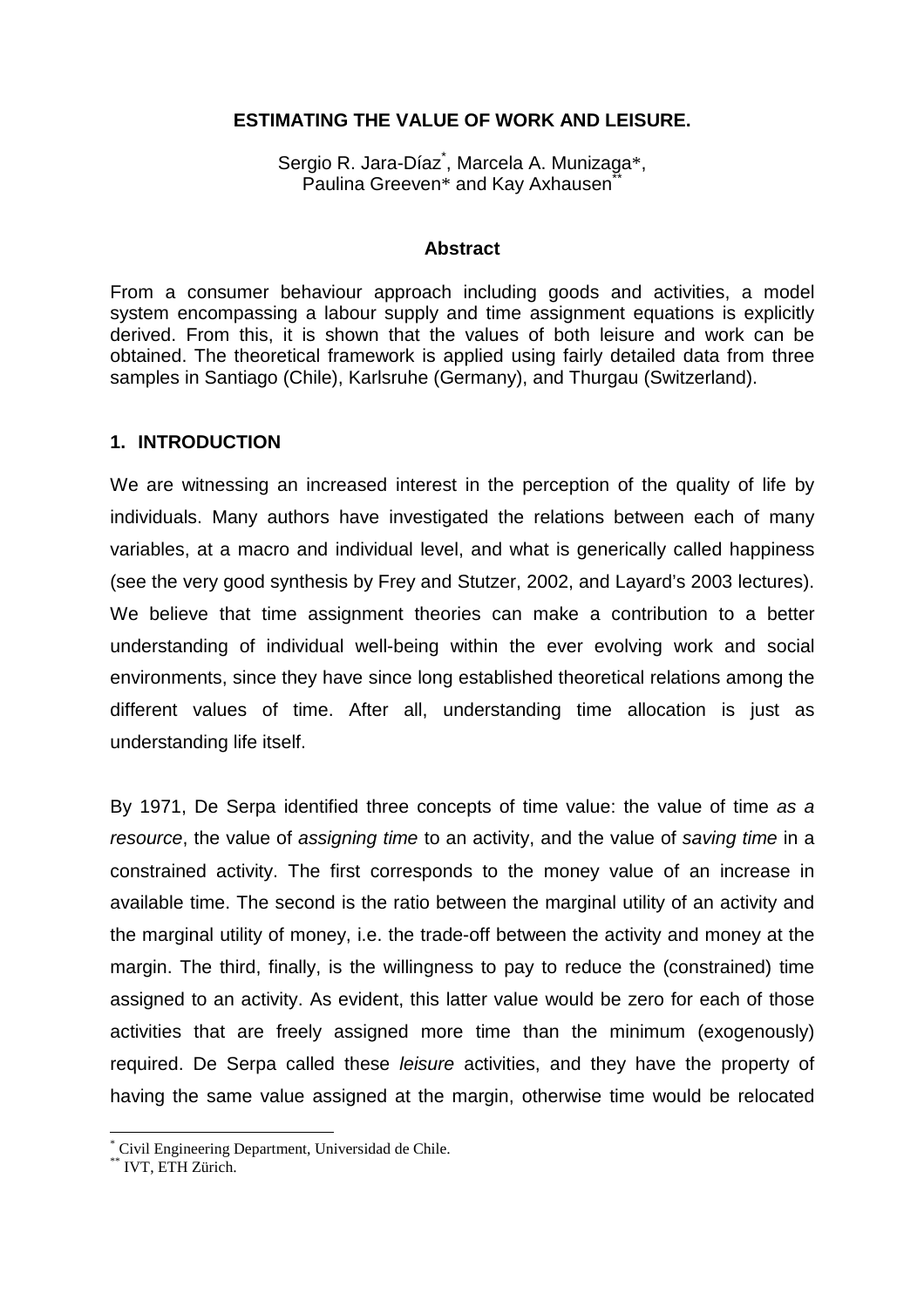from the less to the more valuable activities. This single value is exactly the value of time as a resource, which, because of this, is also known as the value of leisure. So far, the value of leisure has never been estimated from observed consumers' behaviour.

Following the general framework proposed by Jara-Díaz (1994, 1998), a De Serpa (1971) like model including all activities and consumption was proposed and used by Jara-Díaz and Guevara (2003) to generate a system of equations for the joint estimation of labour supply and travel choice models. Later on, Jara-Díaz and Guerra (2003) expanded this system to model time assigned to all activities. Both of these recent developments provide the tools to estimate the values of time assigned to work and the value of leisure from data sets that include fairly detailed, but not onerous levels of information on activity times assignment.

In this paper, this new approach to model activity duration and to calculate values of time is presented and experimentally applied to three data sets collected in the cities of Karlsruhe, Germany (Axhausen et al, 2002), Santiago, Chile (Jara-Díaz et al, 2003), and in the Canton Thurgau, Switzerland (Löchl et al, 2005), using different methods and with different levels of detail regarding activities and income. The model is presented in the following section and the three data sets are briefly described in section 3. The model system is used to estimate the value of time assigned to work and the value of leisure for the three samples, which are compared using the corresponding wage rates as the reference.

#### **2. A MODEL OF TIME ALLOCATION**

After many years of discussion and contributions from research into home production, labour supply and transport, an implicit agreement has been reached regarding a fairly complete microeconomic formulation of consumer behaviour encompassing not only goods consumption but also time assigned to activities. After Becker (1965), who introduced time as an input to obtain final goods, authors like Johnson (!966), Oort (1969) and De Serpa (1971) included all activity duration as a direct source of utility in a consumer's behaviour framework. The quite elegant piece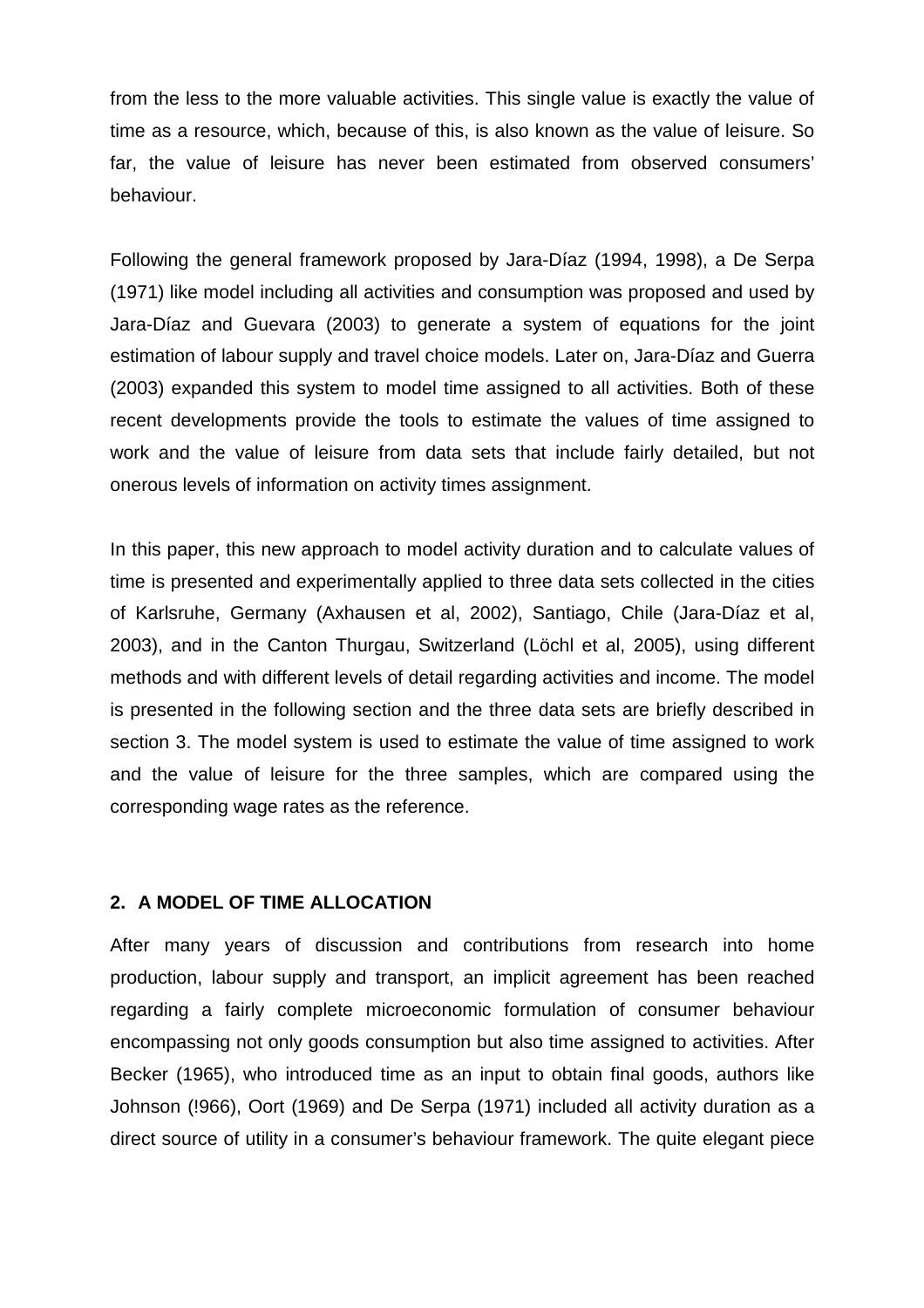by Evans (1972) went further to postulate activities as the only source of utility. Later on, and from different perspectives, the consumption-activity model has been gradually settling in the literature. Gronau (1986) expanded Becker's framework in this direction, and both Winston (1987) and Juster (1990) adopted the more general approach as well.

In a general model encompassing activities and goods, four types of relations have to be taken into account. First, individual satisfaction (utility), which arises from what individuals do as well as from the goods consumed during those activities. Second, a money budget constraint that accounts for all expenses and all types of income. Third, a time constraint, accounting for total activity times limited by social and biological cycles (days, weeks, months). Fourth, technical constraints linking goods consumption and minimum time assignments. The following model accounts for all these dimensions in a complete though analytically workable framework. It corresponds to the expansion by Jara-Díaz and Guerra (2003) of the framework proposed by Jara-Díaz and Guevara (2003).

Let  $T_i$  be the time assigned to activity *i* and  $X_i$  the amount of good *j* consumed during period τ, with minima given by  $T_i^{\textit{Min}}$  and  $X_i^{\textit{Min}}$ , respectively. Define  $T_w$  as the time assigned to work,  $P_i$  as the price of good j,  $\eta_i$  and  $\theta_i$  as the exponents associated with good *j* and activity *i* respectively, *w* as the wage rate, and  $I_f$  as the exogenous fixed income. If utility is given a Cobb-Douglas form where  $\Omega$  is a positive constant, then consumer behaviour can be seen as if time assignment and goods consumption was commanded by

$$
\text{Max. } U = \Omega T_{w}^{\theta_{w}} \prod_{i} T_{i}^{\theta_{i}} \prod_{j} X_{j}^{\eta_{j}} \tag{1}
$$

subject to

$$
I_f + wT_w - \sum_j P_j X_j \ge 0 \leftarrow \lambda
$$
 (2)

$$
\tau - T_w - \sum_i T_i = 0 \leftarrow \mu \tag{3}
$$

$$
T_i - T_i^{\text{Min.}} \geq 0 \leftarrow \kappa_i \ \forall i \tag{4}
$$

 $X_j - X_j^{Min} \geq 0 \leftarrow \varphi_j \quad \forall j$  $\phi_j - X_j^{Min} \ge 0 \leftarrow \varphi_j \quad \forall j$  (5)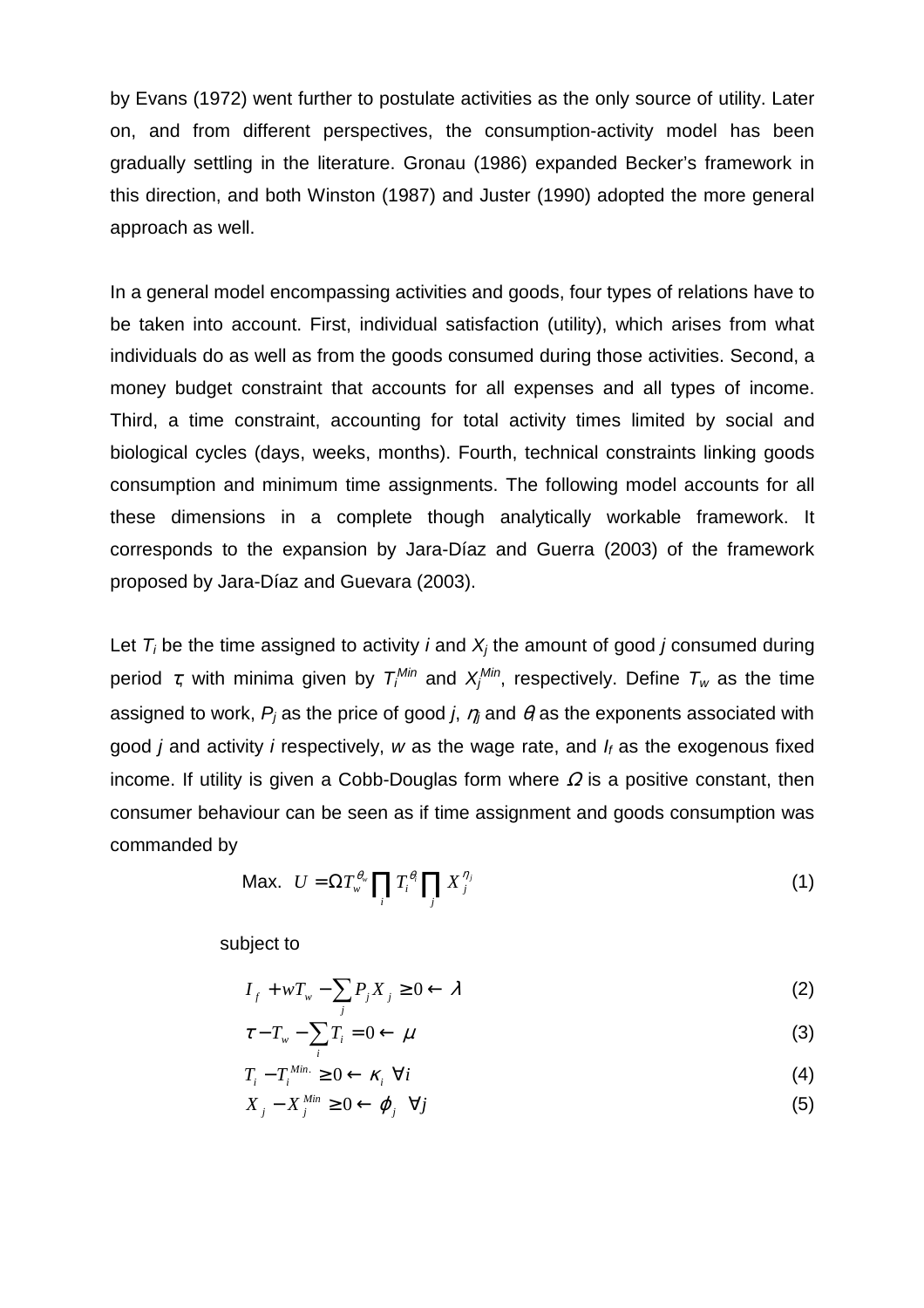where the Lagrange multipliers have been included. Note that, by definition,  $\mu/\lambda$  is the value of time as a resource or value of leisure. Let I be the set of freely chosen activities, R the set of activities assigned the minimum required  $T_r^{Min}$ , K the set of freely chosen goods, and J the set of goods of which the minimum required  $X_j^{Min}$  is consumed.

The first order conditions for goods are

$$
\frac{\eta_k U}{X_k} - \lambda P_k = 0 \quad \forall k \in K \tag{6}
$$

$$
\frac{\eta_j U}{X_j^{Min.}} + \varphi_j - \lambda P_j = 0 \quad \forall j \in J
$$
\n(7)

For activities but work

$$
\frac{\theta_i U}{T_i} - \mu = 0 \quad \forall i \in I
$$
 (8)

$$
\frac{\theta_r U}{T_r^{Min.}} + \kappa_r - \mu = 0 \quad \forall r \in R
$$
\n(9)

and for work

$$
\frac{\theta_{w}U}{T_{w}} + \lambda w - \mu = 0
$$
\n(10)

Note that unconstrained activities (those that are freely assigned more time than the minimum) must have equal positive marginal utilities (all equal to  $\mu$ ), otherwise they would not be undertaken. Besides, every unpleasant activity will be assigned the exogenous minimum, because the sign of its marginal utility is the same irrespective of duration under this specification. This does not mean that an activity that is assigned the minimum time is necessarily unpleasant, because the optimal time assignment could be less than the exogenous minimum. First order conditions for all activities in I plus constraints (3) and (4) yield

$$
\frac{\mu}{U} = \frac{A}{\left(\tau - T_w - \sum_{r \in R} T_r^{\text{Min.}}\right)}
$$
\n(11)

where *A* is the summation of the exponents over all unrestricted activities. Note that the denominator is simply the uncommitted time. Similarly, if *B* is the summation of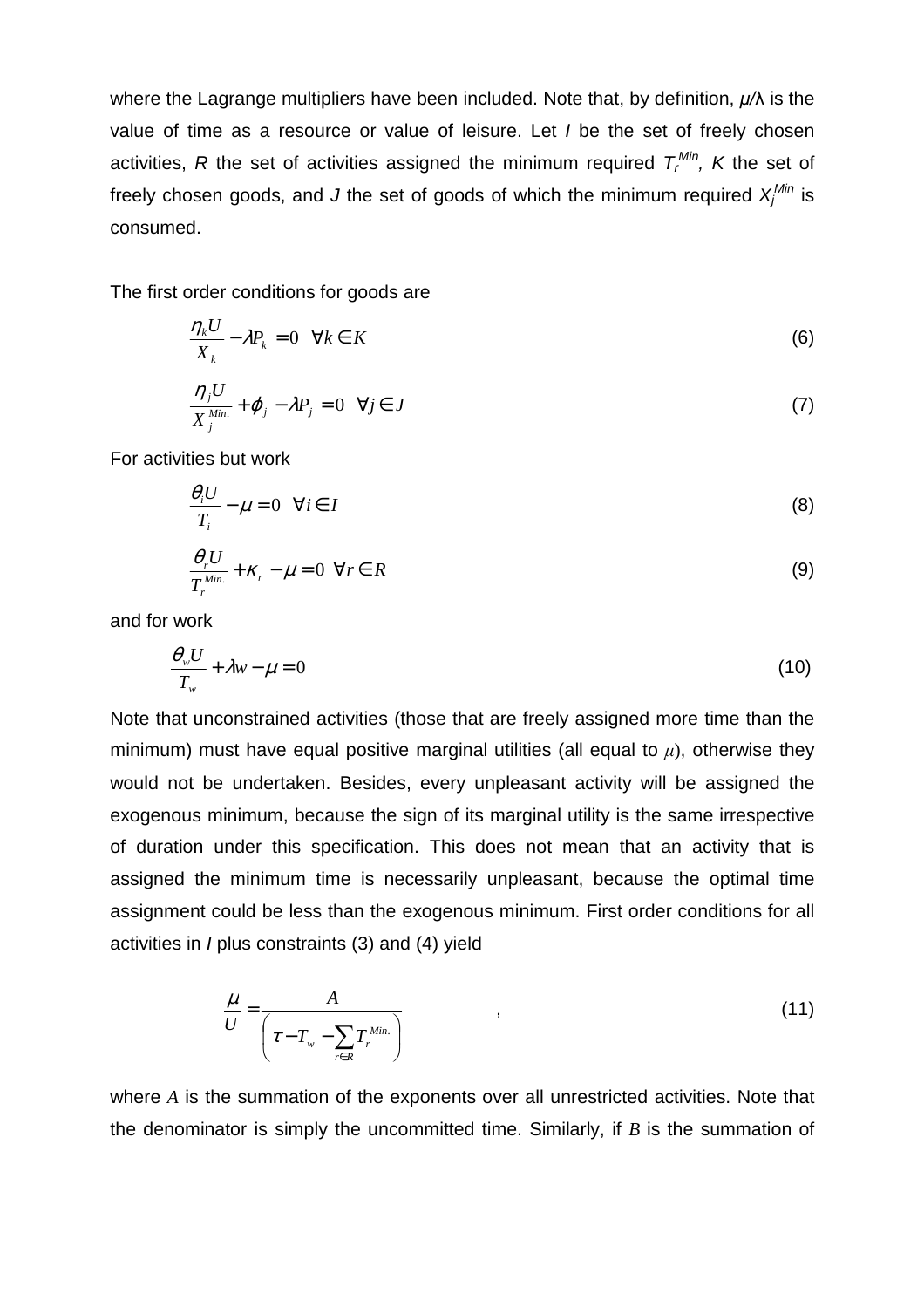the exponents over all unrestricted goods, first order conditions over all goods in *K* plus constraints (2) and (5) yield

$$
\frac{\lambda}{U} = \frac{B}{\left(wT_w + \left(I_f - \sum_{j \in J} P_j X_j^{Min.}\right)\right)}
$$
(12)

From this, a general labour supply model (equation 13), and the equations for time assigned to activities (14) and for goods consumption (15) are obtained.

$$
T_w^* = \beta(\tau - T_f) + \alpha \frac{G_f}{w} + \sqrt{\beta(\tau - T_f) + \alpha \frac{G_f}{w}}^2 - (2\alpha + 2\beta - 1)(\tau - T_f) \frac{G_f}{w}
$$
(13)

$$
T_i^* = \frac{\gamma_i}{(1-2\beta)} \left( \tau - T_w^* - T_f \right) \qquad \forall i \in I
$$
\n(14)

$$
X_k^* = \frac{\rho_k}{P_k(1 - 2\alpha)} \Big( w T_w^* - G_f \Big) \qquad \forall k \in K
$$
\n(15)

where  $\beta = (B + \theta_w)/2(A+B+\theta_w)$ ,  $\alpha = (A + \theta_w)/2(A+B+\theta_w)$  and

$$
G_f = \left(\sum_{j\in J} P_j X_j^{\text{Min}} - I_f\right), T_f = \sum_{r\in R} T_r^{\text{Min.}}, \gamma_i = \frac{\theta_i}{\left(A + B + \theta_w\right)}, \ \rho_k = \frac{\eta_k}{\left(A + B + \theta_w\right)}
$$
(16)

Equation (13) involves  $\alpha$  and  $\beta$  as parameters to be estimated. Equation (14) adds one parameter (γ*i*) to be estimated for each freely chosen activity *i*. In the same way, equation (15) adds one parameter  $(\rho_k)$  for each goods consumption equation included. Because of the restrictions on consumption and time, only up to  $n-1$  time assignment or good consumption models can be estimated (with n the cardinal of the corresponding set of unrestricted activities or goods). In many cases one does not know exactly which activities (or goods) are restricted, which is something that can be explored empirically. Although  $\alpha$  and  $\beta$  can be estimated using equation (13) only, they would be more efficiently estimated together with  $\gamma_i$  and  $\rho_k$  using equations (14) and (15). Note that, depending on the available information, one can choose to estimate the whole system of equations or a subset, as for example labour supply and activities.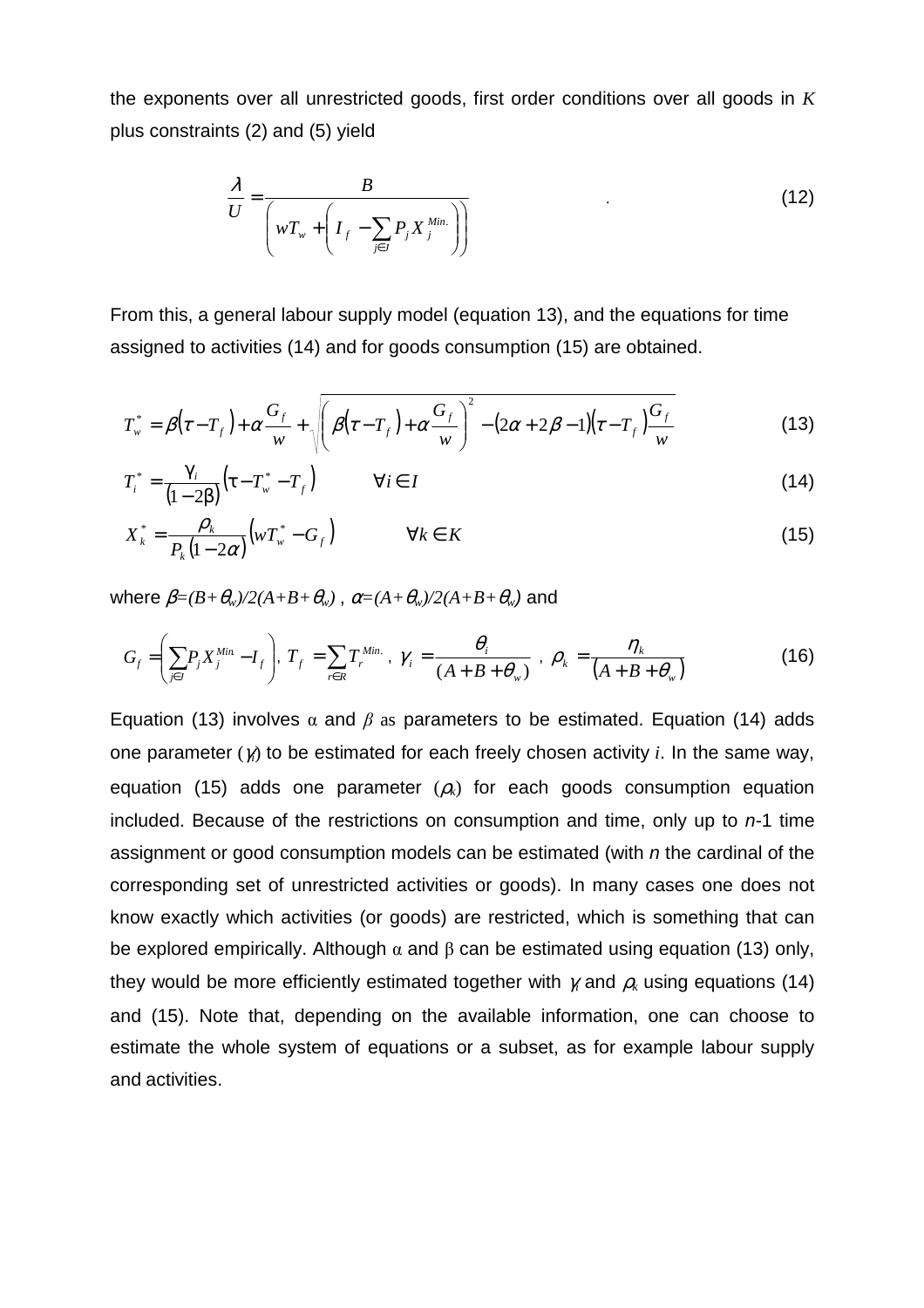One of the advantages of the model system as derived here is that data can be accommodated to different degrees of aggregation in the variables, because adding activities (or goods) does not change the structure of the model. This can be observed directly from the definition of both *A* and *B*, which can be associated with the exponents of leisure and a generalised good respectively in a fully aggregated goods-leisure-work-restricted activities model. But the most interesting property of the model is the empirical estimation of the value of leisure and the value of assigning time to work. From equations (11) and (12) and the definitions of  $\alpha$  and  $\beta$  one gets the following expression of the value of leisure

$$
\frac{\mu}{\lambda} = \frac{1 - 2\beta}{1 - 2\alpha} \frac{\left(wT_w^* - G_f\right)}{\left(\tau - T_w^* - T_f\right)}
$$
\n(17)

First order conditions also yield that the value of leisure equals the total value of work, given by the wage rate plus the value of assigning time to work (equation 10). Therefore, this latter happens to be given by

$$
\frac{\partial U/\partial T_{w}}{\lambda} = \frac{2\alpha + 2\beta - 1}{1 - 2\alpha} \frac{\left(wT_{w}^{*} - G_{f}\right)}{T_{w}^{*}}
$$
(18)

#### **3. DESCRIPTION OF THE DATA 3.1 Information directly collected**

This recently developed microeconomic model system of time assignment to activities requires more detailed information on activities and income structure of individuals than usual. We present three such data sets collected in the cities of Karlsruhe, Germany, and Santiago, Chile, and in the Canton Thurgau, Switzerland, using different methods and with different levels of detail. The German and Swiss data were based on a six-weeks travel diary and personal interviews at home. In Karlsruhe 159 individuals older than six years participated (MOBIDRIVE: Axhausen et al, 2002), of which 90 are workers. The Swiss sample consists of 230 individuals, of which 126 are workers (THURGAU: Löchl et al, 2005). The Chilean data is based on a three day activity diary (workday and weekend) and personal interviews at the work place with 290 downtown workers (TASTI: Jara-Díaz et al, 2003). Table 1 summarises the general characteristics of each sample of workers, including all types of works: full/part time, self employed workers and apprentices. We assume that our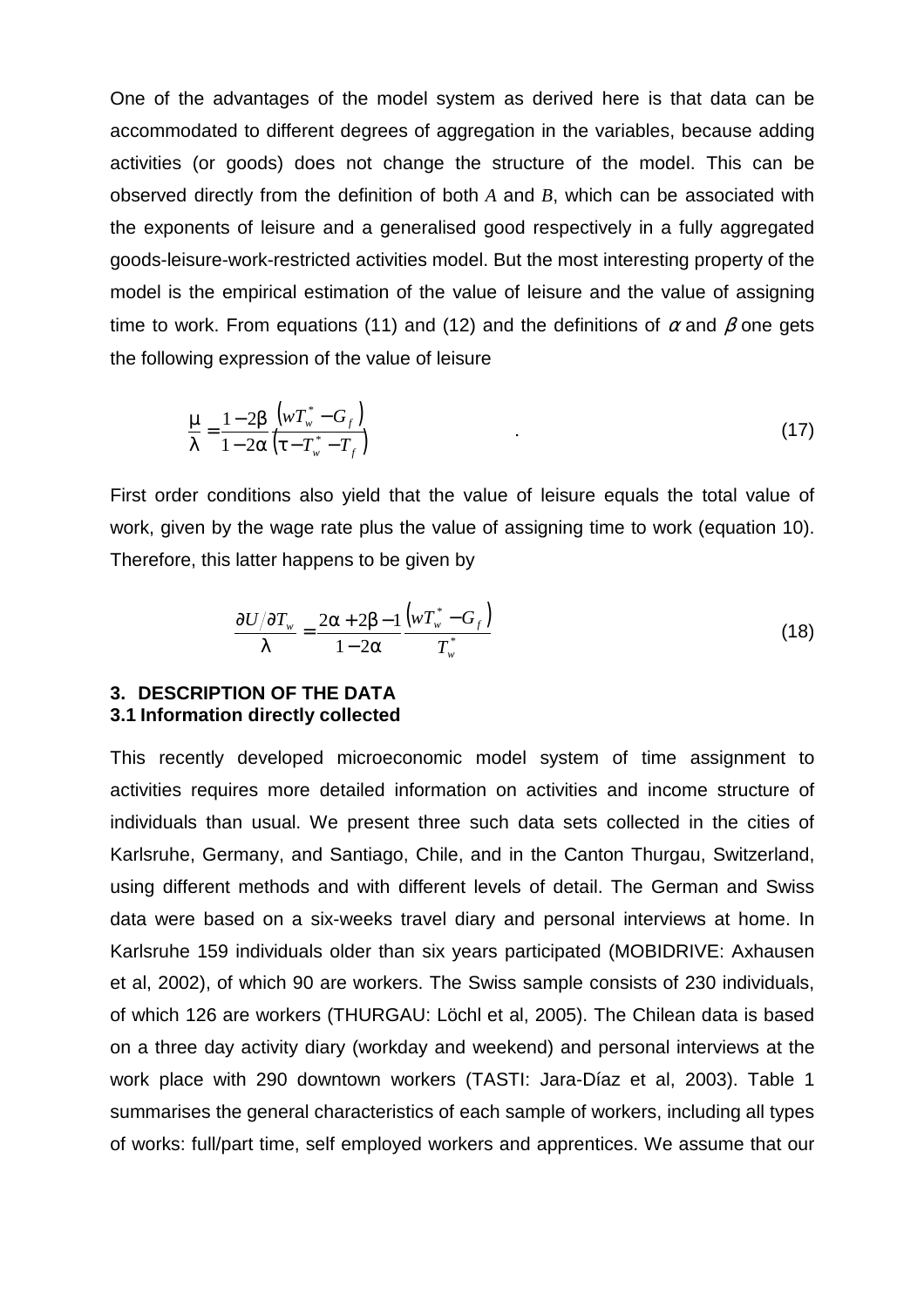samples have achieved their long run equilibrium regarding work by adjusting work duration through job search and negotiation.

| <b>Characteristic</b>                     | Santiago     | <b>Karlsruhe</b> | Thurgau       |
|-------------------------------------------|--------------|------------------|---------------|
| Gender [% women]                          | 42.4         | 46.7             | 37.3          |
| Marital status [% married]                | 67.6         | 63.3             | 74.6          |
| Most frequent age range and its share (%) | 35-49 (47.9) | $\geq 50$ (37.8) | 35-49 (39.7)  |
| Average household size                    | 3.8          | 2.5              | 2.5           |
| One worker households [%]                 | 32.8         | 48.1             | 62.4          |
| Mobile phone ownership [%]                | 73.5         | $51.1***$        | n. a.         |
| e-mail access [%]                         | 47.2         | 47.8**           | n. a.         |
| Individuals with more than one work [%]   | 14.1         | 5.6              | $19.8^{+}$    |
| Average working hours per week            | 45.2         | 32.5             | 36.5          |
| Average workers income [US\$/month]***    | 867.7        |                  |               |
| Average household income [US\$/month]***  |              | 2,546            | 6,922         |
| Share of full time workers                | 100.0        | 63.3             | 77.8          |
| Sample size (diary duration)              | 290 (3 days) | 90 (6 weeks)     | 126 (6 weeks) |
| <b>Country indicators*</b>                |              |                  |               |
| Life expectancy at birth (years)          | 76.4         | 78.3             | 80.5          |
| GNI per capita [US\$/year]                | 4,360        | 25,270           | 40,680        |

# **Table 1. Aggregate description of the workers in the samples.**

n. a. no information available

\* Source: World Bank web page, 2003. \*\* Household information, not individual.

\*\*\*One dollar = 634.94 pesos (average 2001) = 1.863 DM (average September 1999) = 1.345 CHF (average 2003). <sup>+</sup> Individuals reported to have an additional occupation.

Besides the difference in national income per capita, German and Swiss households are smaller in size. A smaller proportion of workers have more than one work in the German sample compared with the Chilean sample. This analysis cannot be done for the Swiss sample because the question was formulated in a different manner. Swiss and German workers work nearly one day less per week than their Chilean counterparts. Compared with both Chilean and German samples, the Swiss one has more men, more one worker households and more married people.

Regarding activities, Figure 1 shows average time assignment for working and the two weekend days, grouped into five comparable activity types, constrained mostly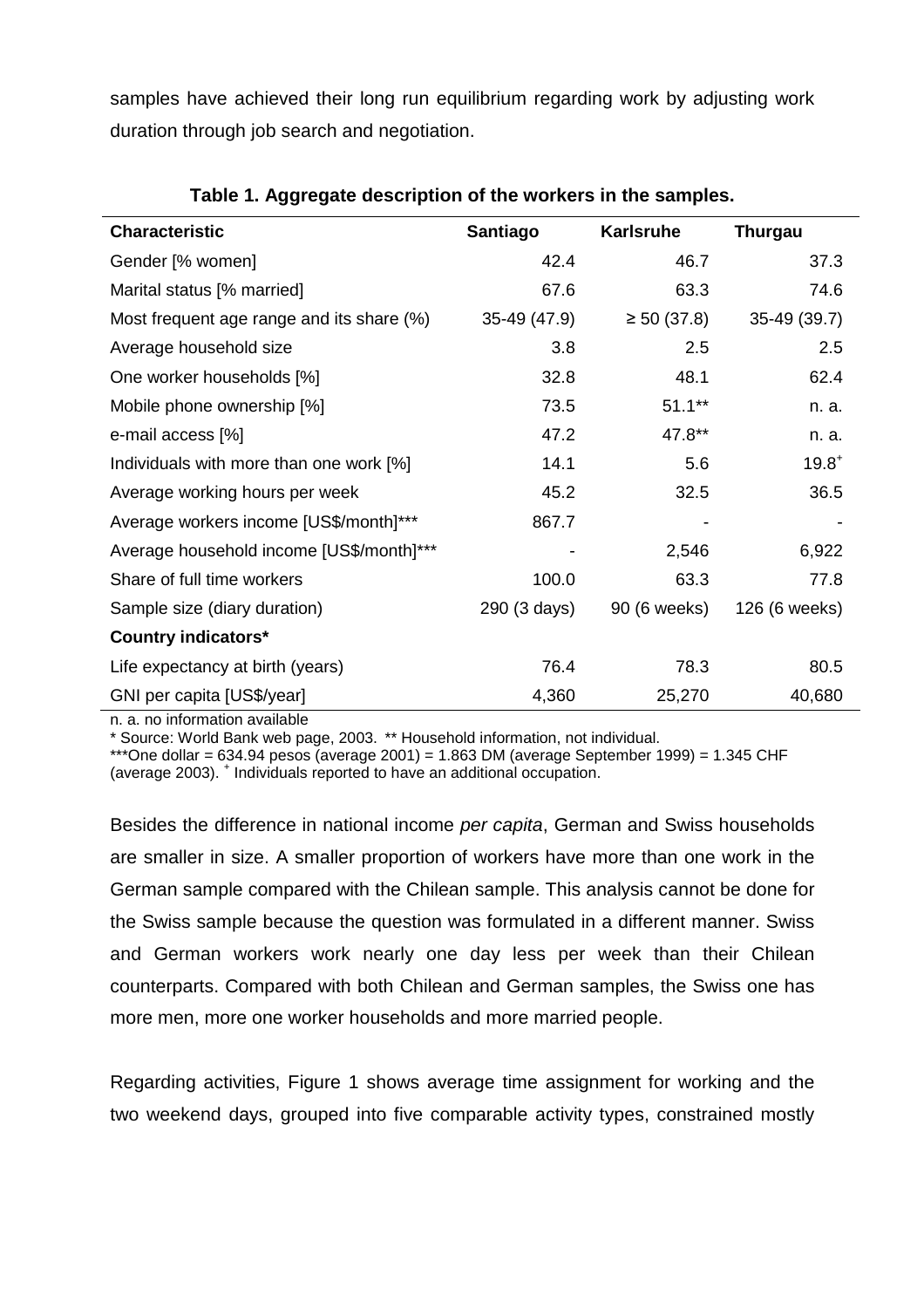by MOBIDRIVE and THURGAU classifications as TASTI was much more disaggregate (39 activities).



# Figure 1. Average duration of activities for workers MOBIDRIVE, Karlsruhe





# TASTI, Santiago

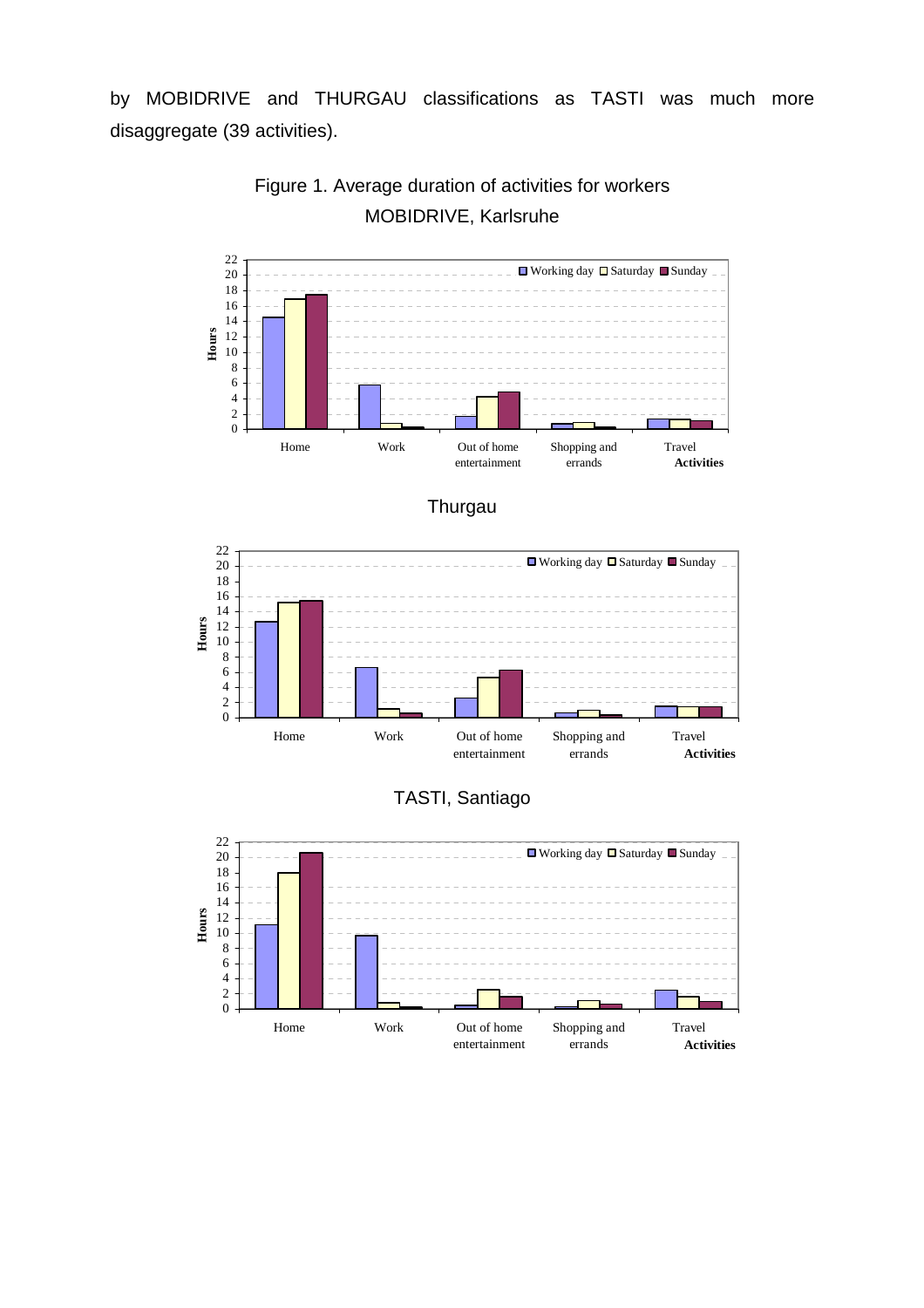We can appreciate important differences among samples. Chileans assign more time to work (nearly 10 hours) and to travel (2.5 hours) during a working day. Individuals in the Swiss and German samples work almost 7 and 6 hours on a working day respectively, and travel slightly more than 1 hour. Work time drops on Saturday and Sunday to 1 hour and 30 minutes respectively for all three samples. Travel time decreases on weekends, notably for the Chilean sample. Larger differences are present in the time assigned to home and out of home entertainment. Swiss allocate systematically 1 hour more than their German counterparts to out of home entertainment every day, which is at the expense of time at home. The Chileans assign more time to being at home on weekends and less on workdays. All the three samples reveal similar relatively low assignments of time to shopping and errands

Figure 2 shows the complete activity patterns for all three samples. These patterns represent the proportion of individuals who were engaged in a particular activity at any moment during the day. It is apparent that the work-home patterns differ during the working day and that out of home entertainment is more intense in the German and Swiss cases for all three days. The most noticeable working day difference takes place at lunch time, since in the German case the workers stay at the work place during this time, whereas many of their Swiss counterparts go home for lunch (Chileans go somewhere nearby). Shopping and errands are concentrated strongly during Saturday morning for all three samples.

In order to illustrate further differences behind these aggregate figures, the three graphs in Figure 3 show the patterns for entertainment (Santiago) and out of home entertainment (Karlsruhe and Thurgau) by gender. Although not strictly comparable, they show opposite relative positions of the two curves, as both German and Swiss women nearly always devote more time to entertainment than men. Figure 1 to Figure 3 reflect structural and some specific differences regarding time assignment behaviours between samples.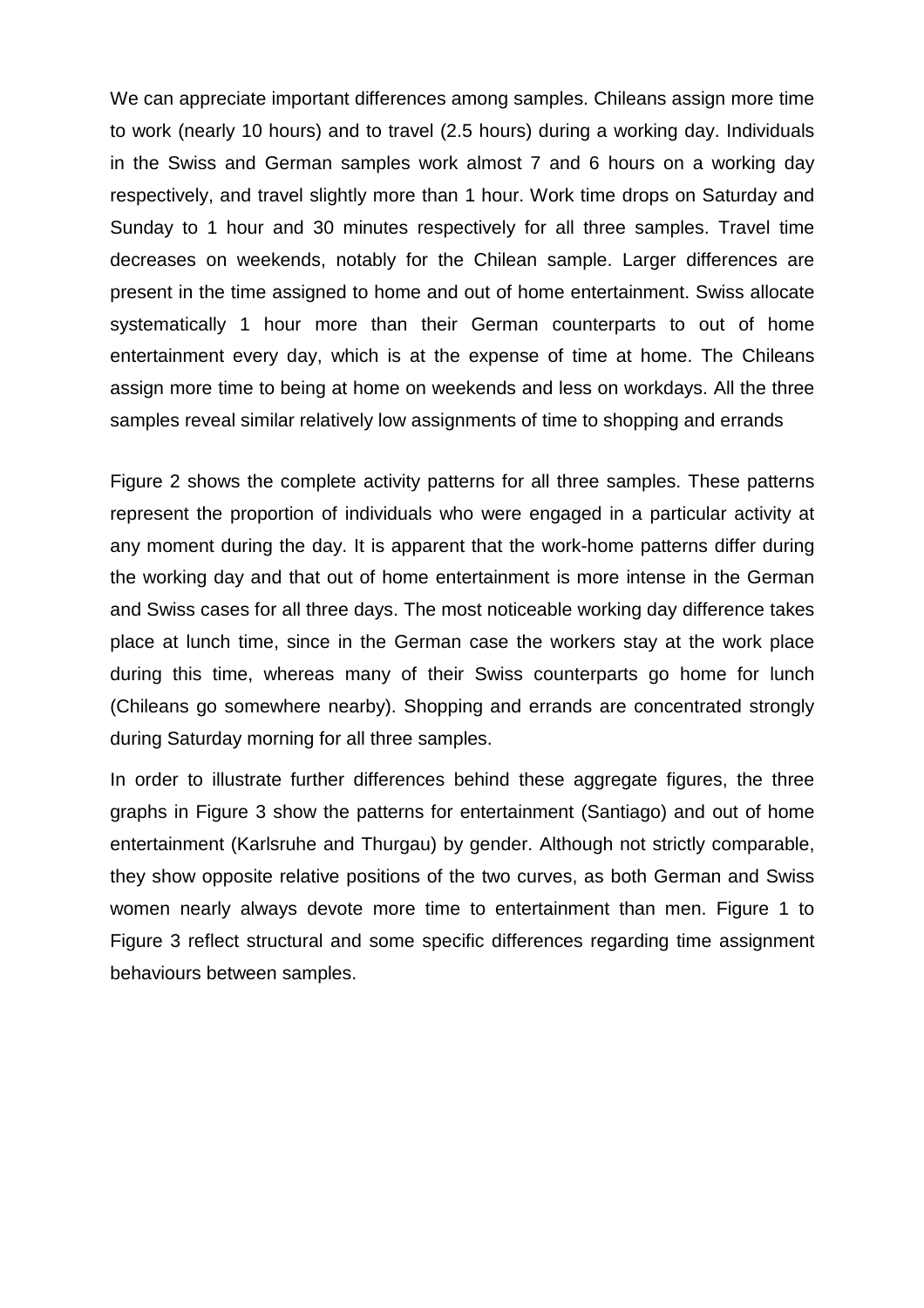

# Figure 2. Activity patterns for workers MOBIDRIVE, Karlsruhe

**Thurgau** 





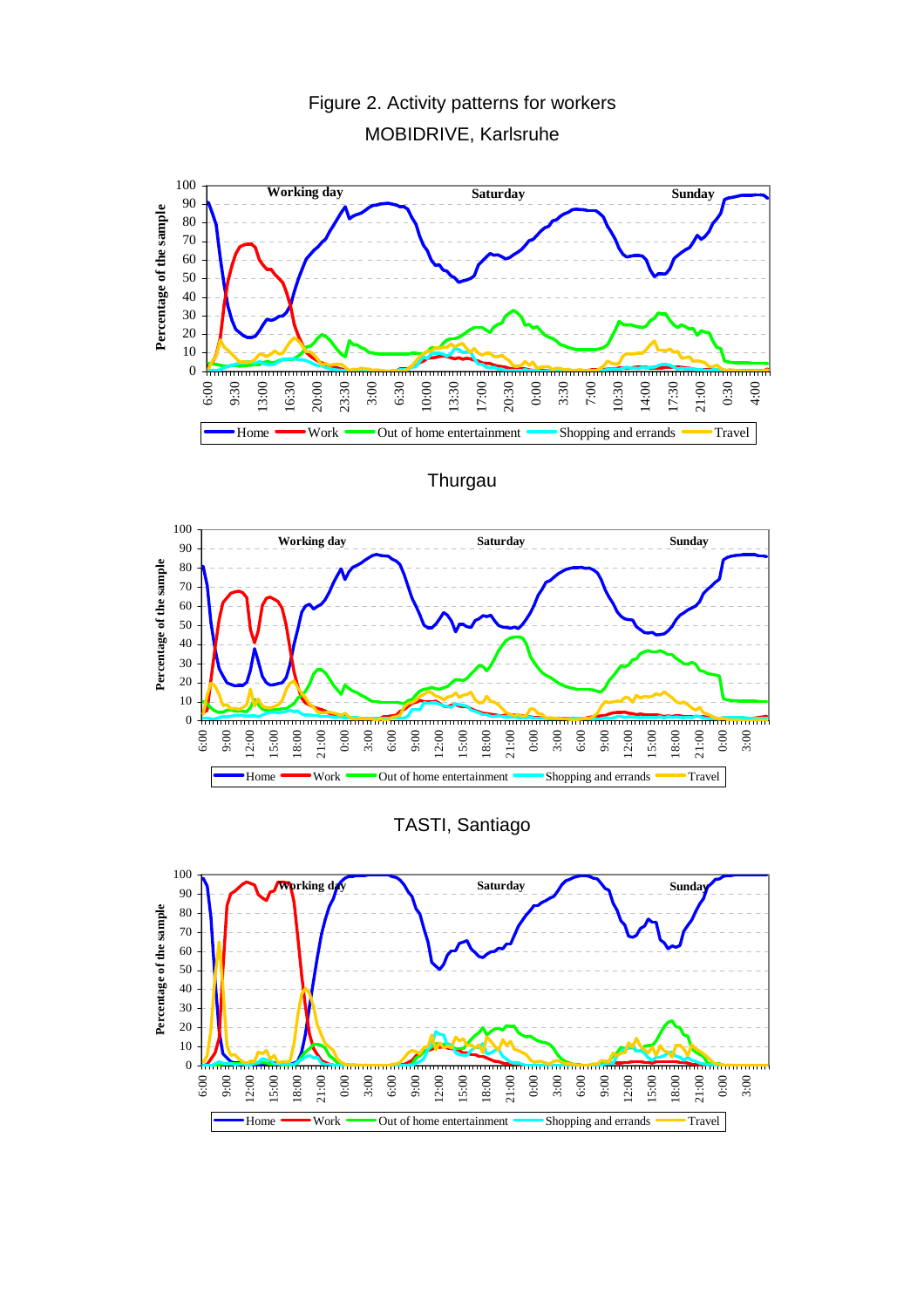\* Out of home entertainment \* Out of home entertainment



Figure 3. Entertainment pattern of workers by gender Figure 3. Entertainment pattern of workers by gender

Mobidrive\*, Karlsruhe Mobidrive\*, Karlsruhe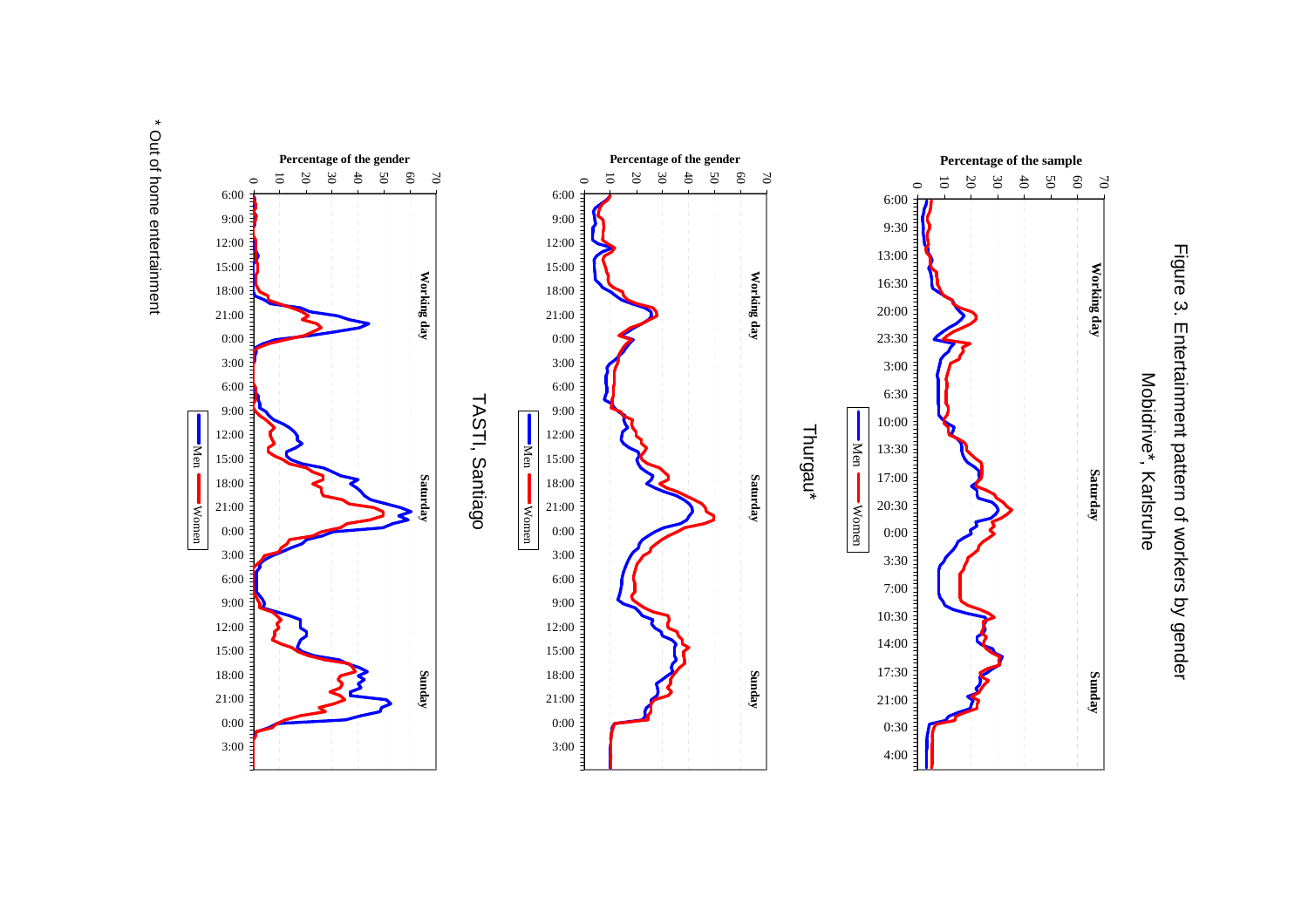Note that little can be advanced from this comparative description regarding expected values of leisure and work time. For example, one would expect a smaller marginal disutility of work for the German sample, as they work less, but also a smaller marginal utility of income, which makes their ratio difficult to asses a priori.

# **3.2 Generation of additional data**

All the information needed to calibrate equations (13) and (14) is directly available in the databases, except for the expenditure in restricted consumption  $(G_i)$ , and the wage rate in MOBIDRIVE and THURGAU. As these databases are available for external users, we describe in detail the steps followed to complement the original databases with additional information. In both samples the income information recorded was at household level and expressed in ranges which requires the imputation of the wage rate for each worker inside a household. Each income range was assigned a mean value. A wage rate model was estimated using the available information in the Einkommens- und Verbrauchserhebung 2000 survey (Bundesamt für Statistik, 2000). This survey has information about incomes and expenses for the representative Swiss household. Since the idea is to find a model for the individual wage rate, only one person households were used, because in that case the household income is the personal income. The wage rate was calculated from the weekly working hours that individuals reported and their labour income.

For the specification of the model four explanatory variables were included as sets of dummy variables: Age (five groups: <=25, 26-35, 36-45, 46-55, >55), Gender, Education (three levels: low, medium and high) and Work schedule (full and part time). Self-employed individuals were not considered, because their income is frequently missing or underreported and their working hours are difficult to assign. A linear regression model was estimated with the following specification:

$$
log(wage rate) = \beta_0 + \beta_1 (age_{26\cdot 35}) + \beta_2 (age_{36\cdot 45}) + \beta_3 (age_{46\cdot 55}) + \beta_4 (age_{555}) + \beta_5 (man) + \beta_6 (eduction_{medium}) + \beta_7 (eduction_{high}) + \beta_8 (man) (age_{55}) (eduction_{high}) + \beta_9 (age_{55}) (education_{high}) + \beta_{10} (full time) + \beta_{11} (full time) (education_{medium})
$$
\n(19)

The parameters estimated are shown in Appendix A. Using these results, a wage rate was imputed for each individual in a household and the percentage differences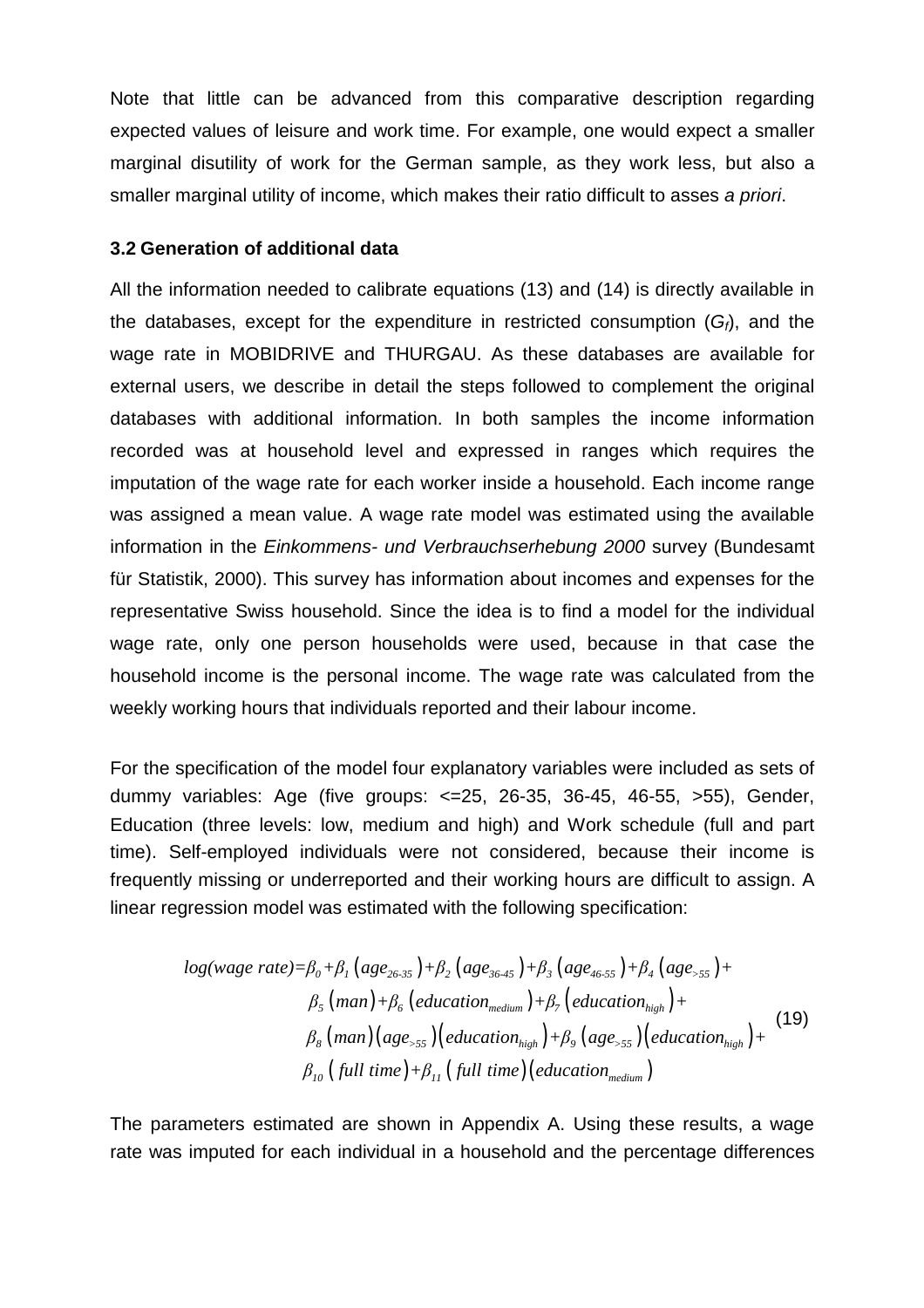between them were computed as well. The persons in a household were ranked on their imputed wage rates. The way to update the imputed wage rates to match the reported household income was

$$
I_N = \sum_{i \in N} w_i W H_i = \sum_{i \in N} w_b (1 + p_i) W H_i \quad \Rightarrow \quad w_b = \frac{I_N}{\sum_{i \in N} (1 + p_i) W H_i} \tag{20}
$$

where  $I_N$  corresponds to the income of the household N,  $WH_i$  represents the working hours of the person *i* inside the household N,  $w_i$  is the wage rate of the person *i* inside the household N (these are the unknown variables that we want to update).  $w_b$ is the base wage rate, which is assigned to the person of lower income within the household according to the model. The wage rates of the other household members can be expressed relative to the base rate using the percentages of difference  $(p_i)$ that were obtained earlier. This way to calculate the wage rate made us exclude from the final sub-sample households with retired people (no work hours), with apprentices (incomplete education) and/or self employed members, which reduced the German and Swiss sample sizes substantially.

The fixed expenses,  $G_f$ , for Mobidrive and Thurgau are travel, cost of season tickets for public transport, insurance and tax for cars and rents or mortgages. It was necessary to calculate the cost of every trip that the individuals undertook. For this calculation, different assumptions were used depending on the chosen mode. The different assumptions for Mobidrive and Thurgau are listed in Appendix B for each mode and each survey. A monthly season ticket cost 60 DEM (10.68 EURO) in Karlsruhe in the survey year. A wider variety of season tickets were used by the Swiss respondents (See Appendix B).

With regard to insurance and tax, the assumptions used differ from one sample to the other. For Mobidrive, there was detailed information available about the automobiles owned by the households and therefore this information was used together with the available information from the Mobiplan project (Kreitz et al., 2002) to obtain insurance and tax expenditure for the different cars of a household. For the Thurgau sample, there was no information on the types of cars owned by the households. This required an approximation. As stated before, the Einkommens- und Verbrauchserhebung 2000 survey has information on all expenses of Swiss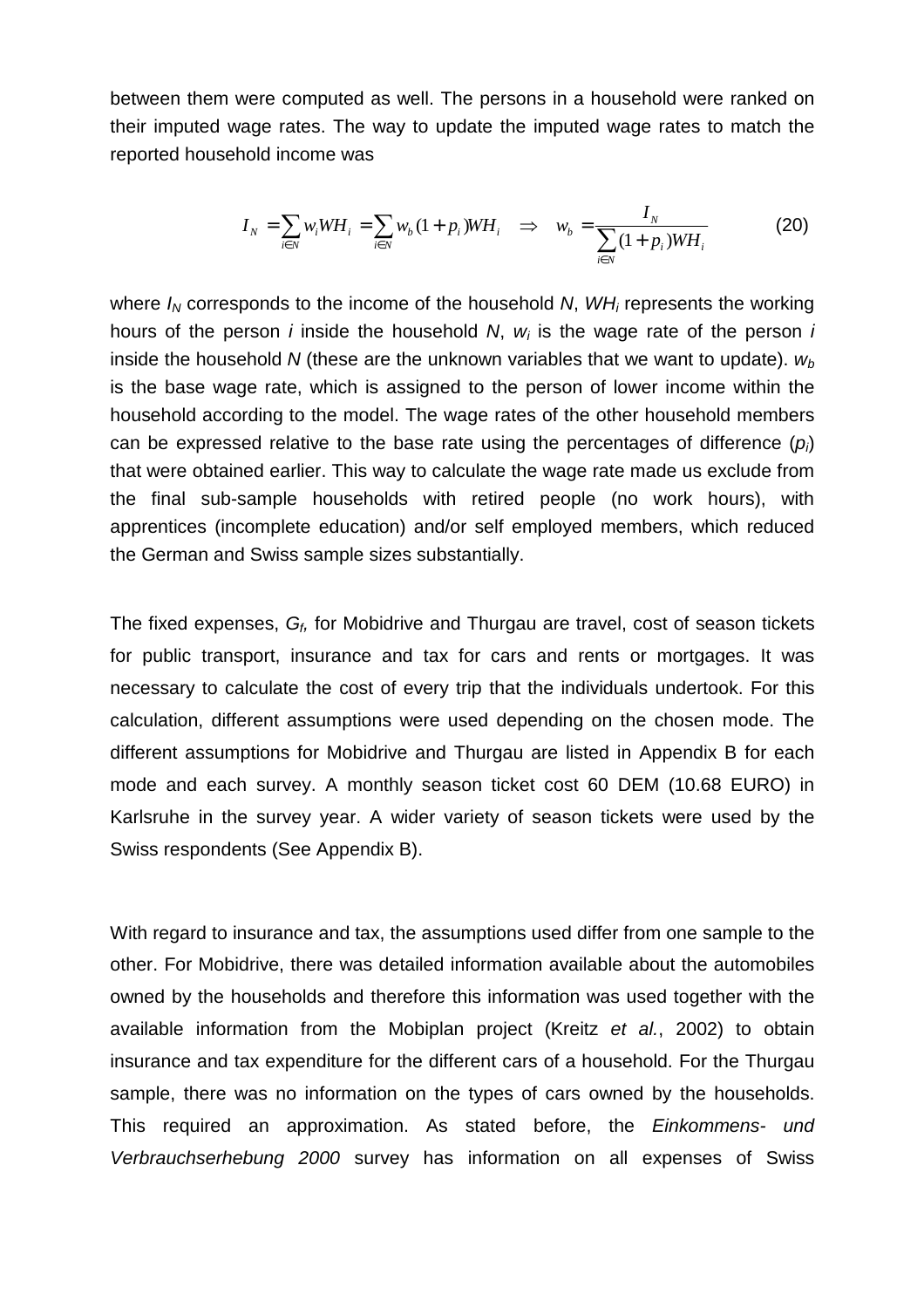households, including car expenditures. Average of the insurance premiums and taxes paid were calculated for each income level, as defined in the Thurgau survey and these averages were used as an approximation. Both samples had information on rents or mortgages and extra costs (electricity, heating, etc.). All household expenditures (housing, cars) were allocated to its members proportionally to their incomes.

In the case of TASTI,  $G_f$  was approximated using information from the Fifth Survey on Family Budget conducted by the National Statistical Institute (INE) during 1996 – 1997, which includes expenses, income and socio-demographic characteristics of each home. Taking into account the level of disaggregation in the survey, the following expenses were regarded as mandatory: housing, water, gas and electricity; domestic service; medical expenses; communications; school. For each income quintile, the proportion of income that each item represented was calculated, obtaining a total by quintile, which varied from 0.38 (poorest quintile) to 0.26 (third and fourth quintiles). These proportions were applied to the individuals in the subsample, previously classified within a quintile. In the Chilean data, travel cost is directly available, as well as income from non work sources, which were added (deducted) to obtain  $G_f$ .

#### **4. MODEL AND RESULTS**

Neither sample included precise data on goods expenditure, which is the reason why we estimated the activity model system represented by equations (13) and (14) only. As stated in section 2, up to  $n-1$  freely chosen activities can be estimated in the system.

The final sub-samples were constructed excluding individual weeks that reported zero values for the time assigned to the modelled activities (work, personal care and entertainment for TASTI, and work and out of home entertainment for the other two), and those that presented missing or incorrect values (wage rate, rent/mortgage). In the case of the Swiss sample there were individuals that did not report a day for some weeks (reported as holiday, for instance), such that weekly time assignment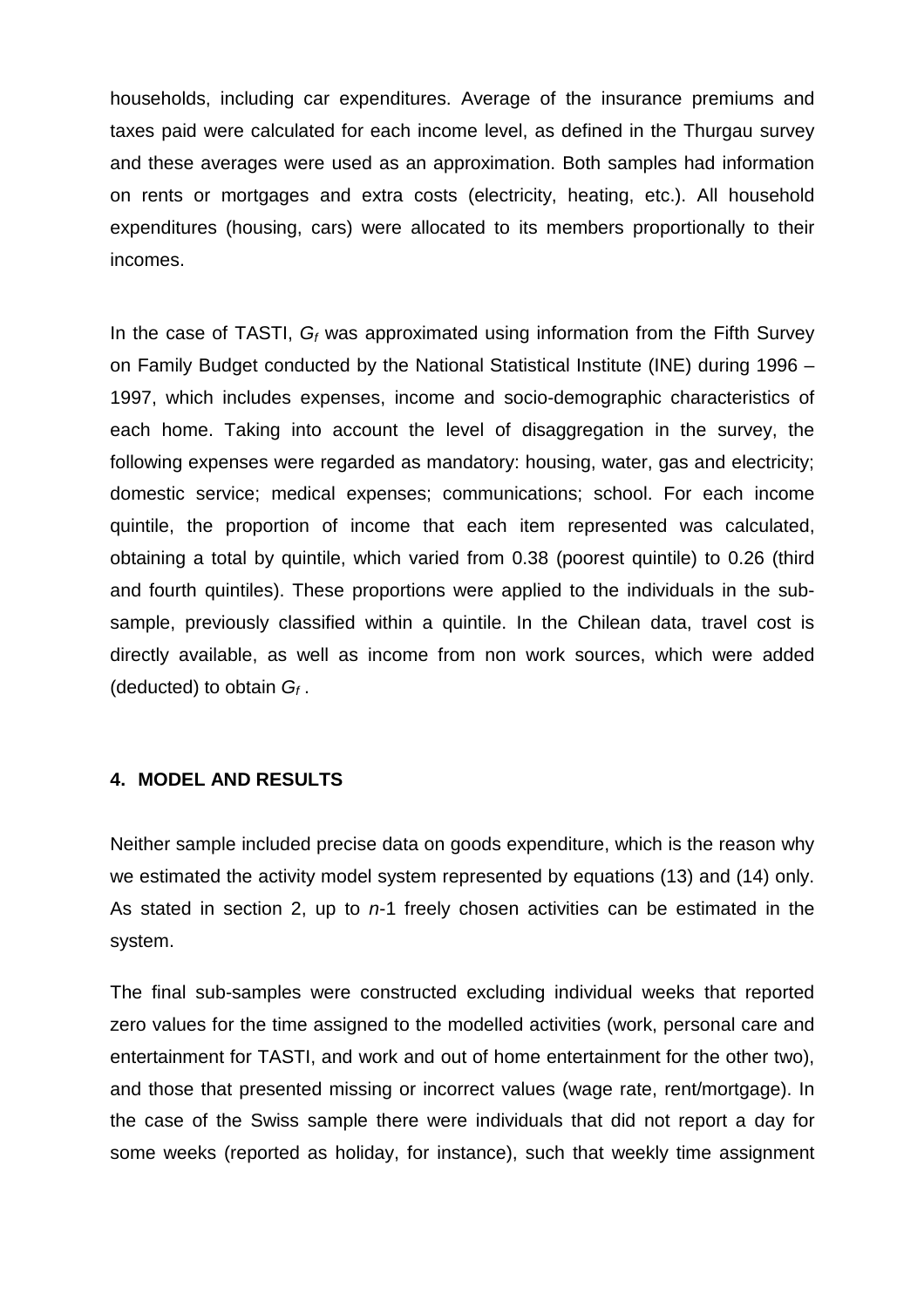was impossible to reproduce; those weeks were excluded as well. The Swiss sample had to be further reduced because trips were sometimes inconsistently reported. The wage rate model (explained above) and the assumption on fixed expenses yielded a few incompatible income budget constraints for both Swiss and German respondents. The final sub-samples of workers for MOBIDRIVE and THURGAU exhibit similar working time, much lower than in the Chilean sample.

Time assigned to work is modelled through equation (13); personal care and entertainment (TASTI) or out-of-home entertainment (MOBIDRIVE, THURGAU) were identified as activities that are freely assigned time until their marginal utility equals the value of time as a resource, modelled by equation (14). The work and free activities equations of this model could in fact be estimated separately. Equation (13) allows to calibrate  $\alpha$  and  $\beta$  using information on the time assigned to work, the time assigned to the restricted activities (travel, domestic work, shopping and errands in the case of TASTI), the expenditure on those restricted activities and the wage rate. Equation (14) allows to calculate  $\frac{\chi}{1-2\beta}$  using information about the time dedicated to free activity i and to the restricted activities, fixed expenditures and the wage rate.

To be able to estimate this model system an error structure must be assumed. The error sources to be considered in the definition of the error structure are: measurement errors in all the observed variables, differences among individuals, specification errors and the randomness inherent to human nature. We can separate them into two groups: measurements errors that affect all the observed variables, and the rest, that affects all the model parameters. If the parameters are assumed to be deterministic, then both groups of errors can be assumed to add to a Normal additive error term, because they arise from different independent sources. There are no reasons to assume homoscedasticity among equations, and the presence of common components is expected to cause correlation. For example, the *T<sup>f</sup>* variable measurement error will contribute to the error term of all activity equations, causing correlation. Also, the  $\beta$  parameter appears in these equations, with the same consequence. Furthermore, as shown in section 2,  $\alpha$  and  $\beta$  depend on the same parameters of the original direct utility function, so if there are differences among individual tastes, not explicitly considered within the model, then  $\alpha$  and  $\beta$  will be inherently correlated. For the results presented in Table 2, we calibrated the model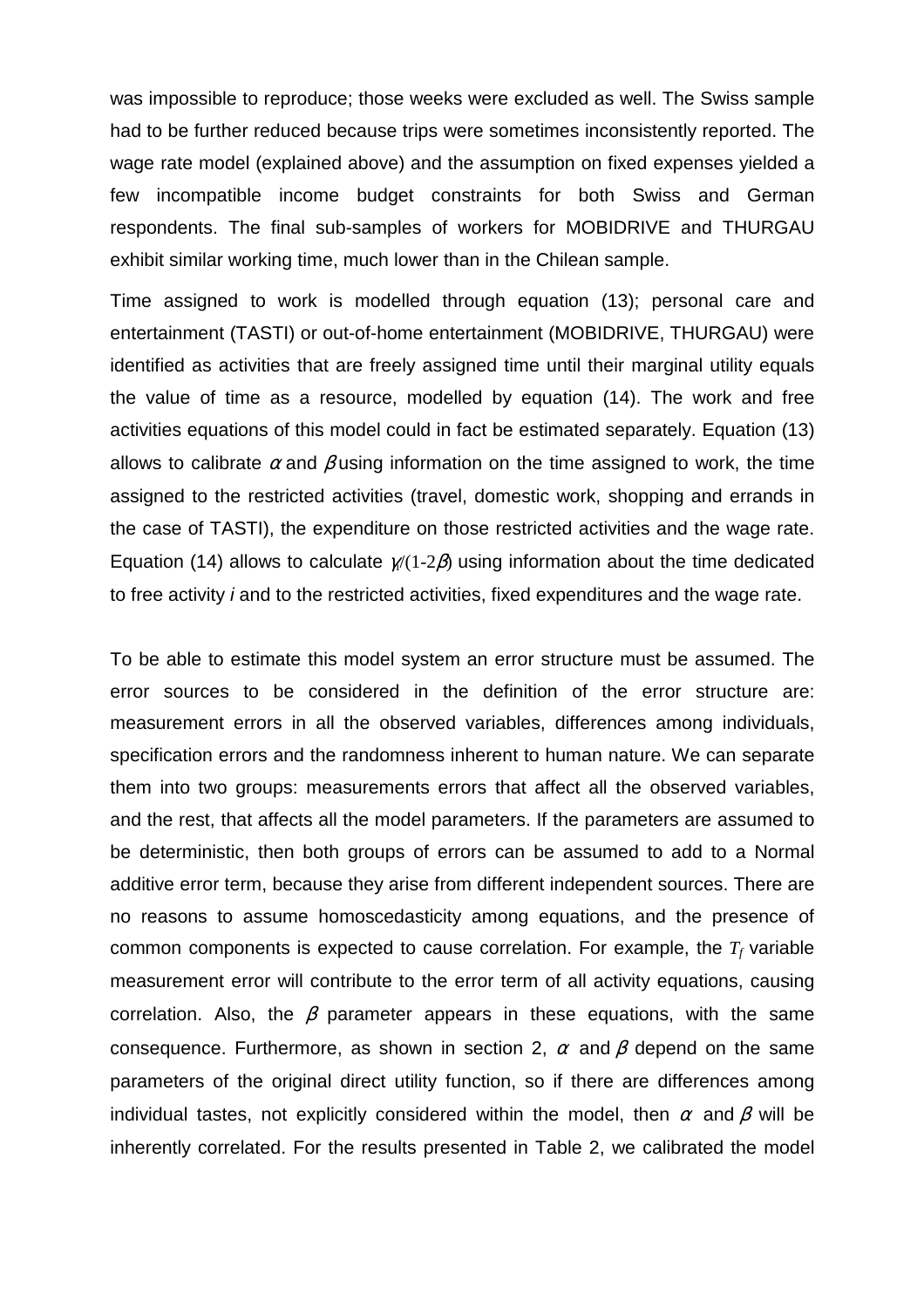with a full information maximum likelihood procedure, allowing for correlation and heteroscedasticity.

In each case we report the estimators of  $\alpha$ ,  $\beta$  and  $\gamma$ , and those of the standard deviation of each equation and the correlation among the error terms. In all cases where the most general possible specification resulted in some non significant correlation terms, then those were eliminated and the best specification was found using the likelihood ratio test. So, we also report the likelihood ratio test for the model reported against one with no correlation parameters (LR no correlation) and the likelihood ratio test for the most general model against the reported model (LR full correlation).

| Taple 2. Parameter estimates   |                                |                 |                          |                       |                           |               |  |
|--------------------------------|--------------------------------|-----------------|--------------------------|-----------------------|---------------------------|---------------|--|
|                                | Santiago                       |                 | <b>Karlsruhe</b>         |                       | <b>Thurgau</b>            |               |  |
| <b>Parameter</b>               | Coefficient                    | t-stat          | Coefficient              | t-stat                | Coefficient               | t-stat        |  |
| $\alpha$                       | 0,303                          | 34,4            | 0.432                    | 23.8                  | 0.396                     | 19.9          |  |
| β                              | 0,098                          | 35,5            | 0.090                    | 10.6                  | 0.086                     | 12.1          |  |
| $\theta$ Personal care         | 0,181                          | 48,4            |                          |                       |                           |               |  |
| $\theta$ Entertainment         | 0,155                          | 28,9            | $0.116*$                 | 10.5                  | $0.183*$                  | 22.0          |  |
| $\sigma$ Work                  | 396,01                         | 22,5            | 605.38                   | 15.7                  | 740.40                    | 25.5          |  |
| $\sigma$ Personal care         | 415,06                         | 22,5            |                          |                       |                           |               |  |
| $\sigma$ Entertainment         | 611,09                         | 22,5            | 1030.46*                 | 15.7                  | 1170.71*                  | 25.5          |  |
| $\rho$ Work – P. Care          | $-0,253$                       | $-4,3$          |                          |                       |                           |               |  |
| $\rho$ Work – Entertainment    | $-0,288$                       | $-5,0$          |                          |                       | $-0.227$                  | $-4.3$        |  |
| $\rho$ P. Care – Entertainment | $-0,515$                       | $-11,1$         |                          |                       |                           |               |  |
| LR (no correlation)            | $168.9 > 7.8 = \chi^2(5\%, 3)$ |                 |                          |                       | 17.1>3.8= $\chi^2$ (5%,1) |               |  |
| LR (full correlation)          |                                |                 | 2.2<3.8= $\chi^2$ (5%,1) |                       |                           |               |  |
| Log-likelihood                 |                                | -5653.99        |                          | $-2006.57$            |                           | $-5357.30$    |  |
| Sample size                    |                                | 253 individuals | 26 individuals           |                       | 75 individuals            |               |  |
|                                |                                | $(253$ weeks)   |                          | $(124 \text{ weeks})$ |                           | $(325$ weeks) |  |

**Table 2. Parameter estimates**

\* Out of home entertainment

The coefficients obtained are quite attractive intuitively. First, note from equation (12) and the definition of  $\alpha$  that the marginal utility of income,  $\lambda$ , is proportional to 1-2 $\alpha$ , which means that the smaller  $\alpha$  for the Chilean sample reflects a larger  $\lambda$  ceteris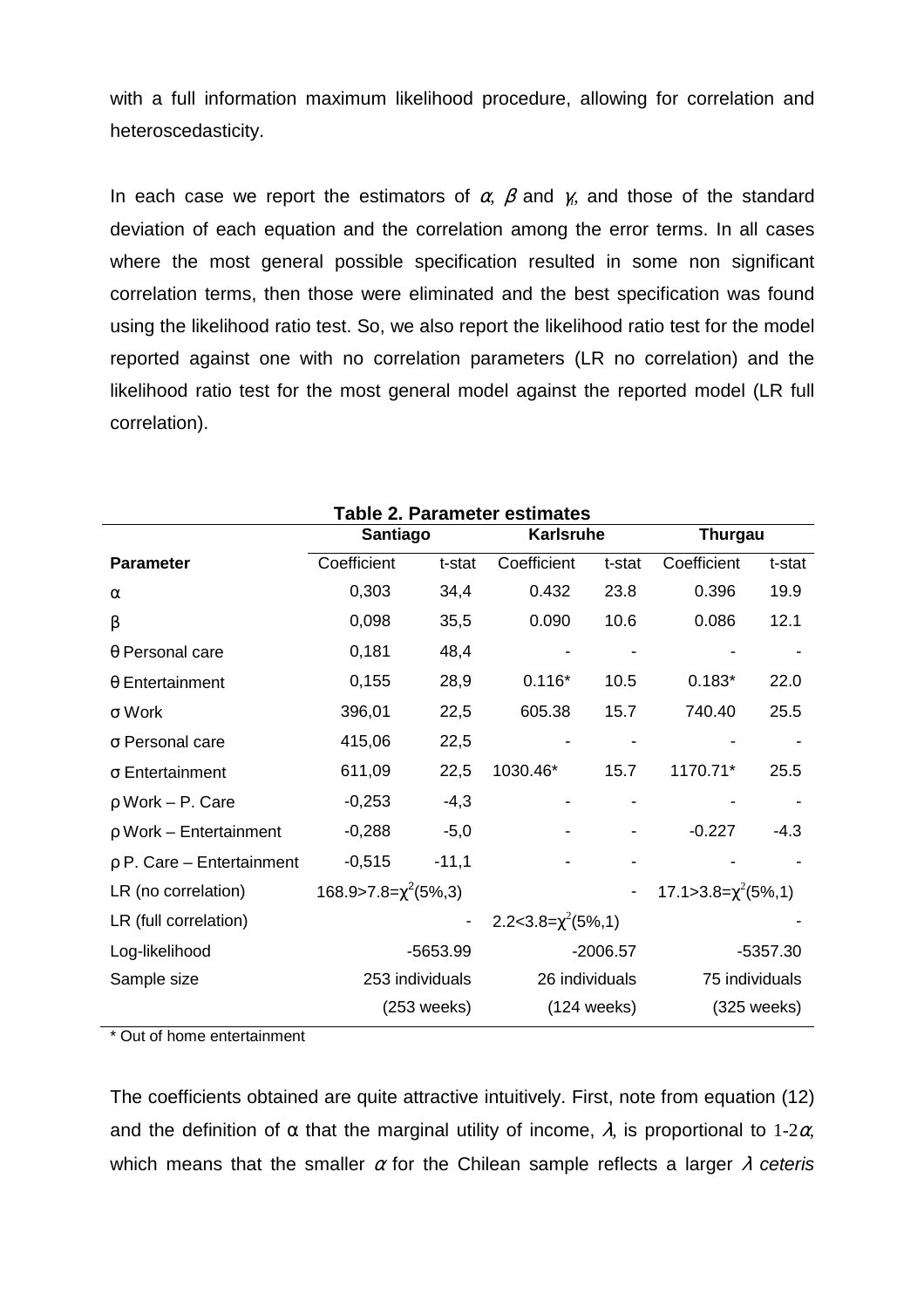paribus. Something similar occurs regarding  $\beta$  with the marginal utility of time as a resource,  $\mu$ , which in this case is smaller for the Swiss sample. Nothing can be inferred from these observations on the value of leisure, though, as it is obtained from the ratio of µ/λ*.*

Before reporting and analysing the values of leisure and work, it is convenient to recall the basic equality in a De Serpa like model, firstly pointed out by Oort (1969), which establishes the individual equilibrium between the value of leisure and the total value of work, which includes the wage rate. Intuitively, this equality arises because if the value of leisure was larger (smaller) than the total value of work, the individual would diminish (increase) time at work. On the other hand, the total value of work has two components, namely the wage rate (the money value of the goods that can be bought with a unit time worth of work) and the value of assigning time to work (the money value of the marginal utility of a unit time at work). For short, the pleasure from freely assigning time to leisure equals the money reward from work plus the pleasure of working. Formally,

$$
\frac{\mu}{\lambda} = w + \frac{\partial U / \partial T_w}{\lambda} \tag{21}
$$

As the difference in income should be taken into account across countries, let us first point out that equality (21) between the values of work and leisure at the margin can be rewritten as

$$
\frac{\mu/\lambda}{w} + \frac{-(\partial U/\partial T_w)/\lambda}{w} = 1 \tag{22}
$$

This means that the proportions of the values of leisure and time assigned to work (with a minus sign) with respect to the wage rate, should add up to one.

In Table 3 we report the main results, which are the average values of time in US\$/hour and as a percentage of the corresponding wage rate calculated for each sample. Note that these results are calculated for each individual-week, as shown by equations (17) and (18), which involve available income, available time and work time. The reported values are the averages among observations.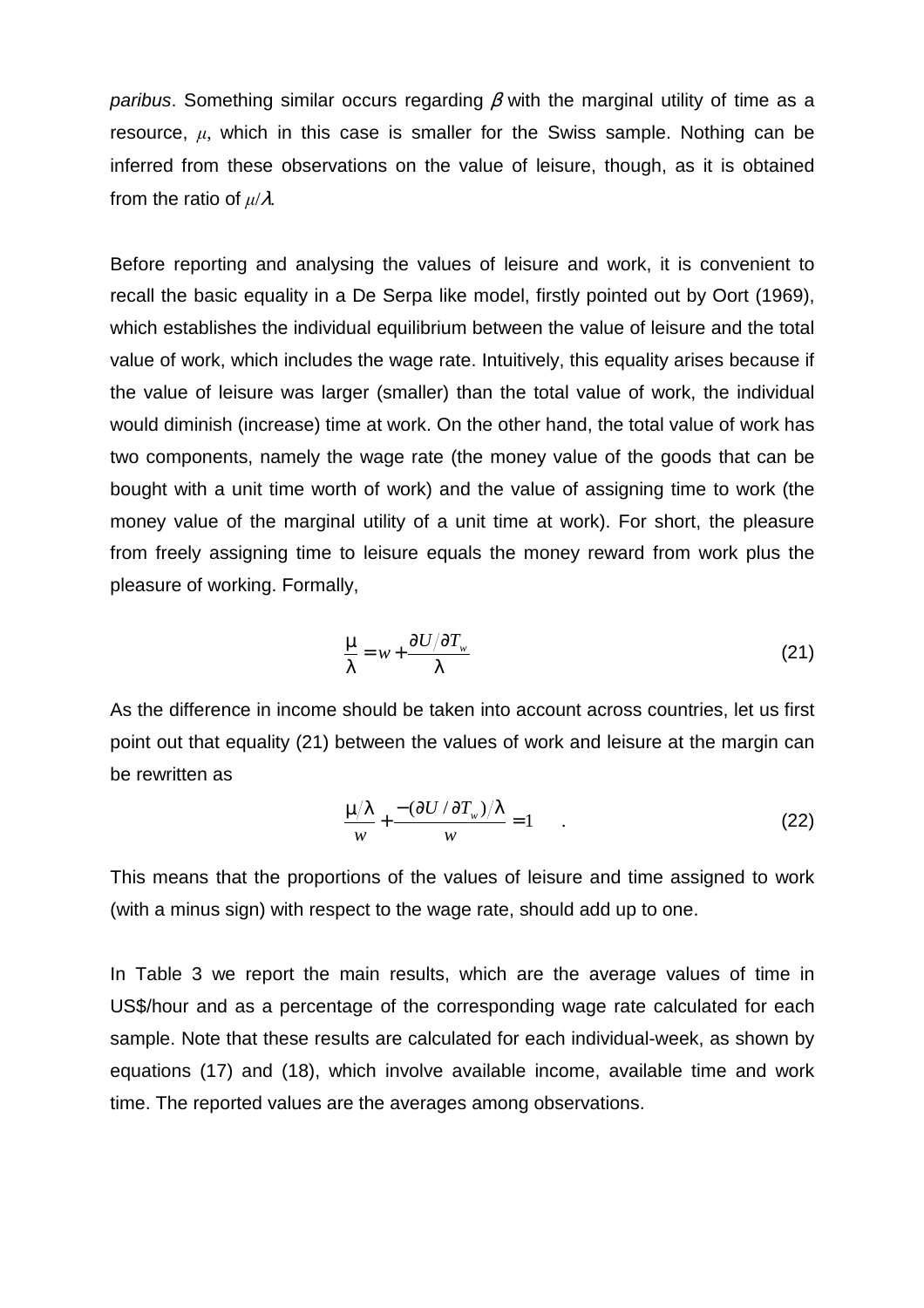| Table 3. Average Values of Time [US\$/hour]         |        |                          |           |       |     |                |        |        |       |
|-----------------------------------------------------|--------|--------------------------|-----------|-------|-----|----------------|--------|--------|-------|
| <b>Santiago</b>                                     |        |                          | Karlsruhe |       |     | <b>Thurgau</b> |        |        |       |
| Value of                                            | Value  |                          | %wage     | Value |     | %wage          | Value  |        | %wage |
| Leisure $\mu/\lambda$                               | 2.9    | 24.1                     | 65.9      | 12.7  | 4.0 | 119.8          | 26.7   | 5.6    | 87.8  |
| Work $\left(\partial U/\partial T_w\right)/\lambda$ | $-1.5$ | $-15.3$                  | 34.1      | 2.1   | 0.7 | 19.8           | $-3.7$ | $-0.8$ | 12.2  |
| Wage rate                                           | 4.4    | $\overline{\phantom{a}}$ | 100.0     | 10.6  | ٠   | 100.0          | 30.4   |        | 100.0 |

\*\*\*One dollar = 634.94 pesos (average 2001) = 1.863 DM (average September 1999) = 1.345 CHF (average 2003).

The first important observation is that the value of leisure is positive (as expected) and significantly different from the wage rate for all three samples, and that the value of time assigned to work is negative for two samples (Santiago and Thurgau) and slightly positive for Karlsruhe, although not significantly different from zero for both Thurgau and Karlsruhe. This would be consistent with a picture of a decreasing work utility. This is not a minor point, particularly because the presence of work in utility has been challenged in practice by suggesting that the wage rate is the only "opportunity cost" of leisure.

The value of the marginal utility of work in money terms is not that different across samples, unlike the values of leisure, which are all positive as expected, and exhibit very large differences. Leisure is much more valuable to the Swiss individuals than to Germans, who come on top of the Chileans. Recalling that this value represents the money equivalent of the marginal utility of freely chosen activities, it makes sense to compare these subjective values with the reported subjective well-being in various countries from the World Values Survey, reproduced in Frey and Stutzer (2002). In a 1 to 10 scale that represents average satisfaction with life, Switzerland shows 8.02, Germany reaches 7.12 and Chile 6.92, exactly the same order we have obtained for the value of leisure with our samples within the same countries.

Equation (22) facilitates the view of the values as a proportion of the corresponding wage rates in Table 3. Grossly speaking, the Chilean sample reflects marginal values of leisure and work that approximates 66% and 34% respectively, while the Swiss and German samples approximate completely different proportions, 88% - 12% and 120 - (-)20 respectively. This means that, relative to their own income, the dislike for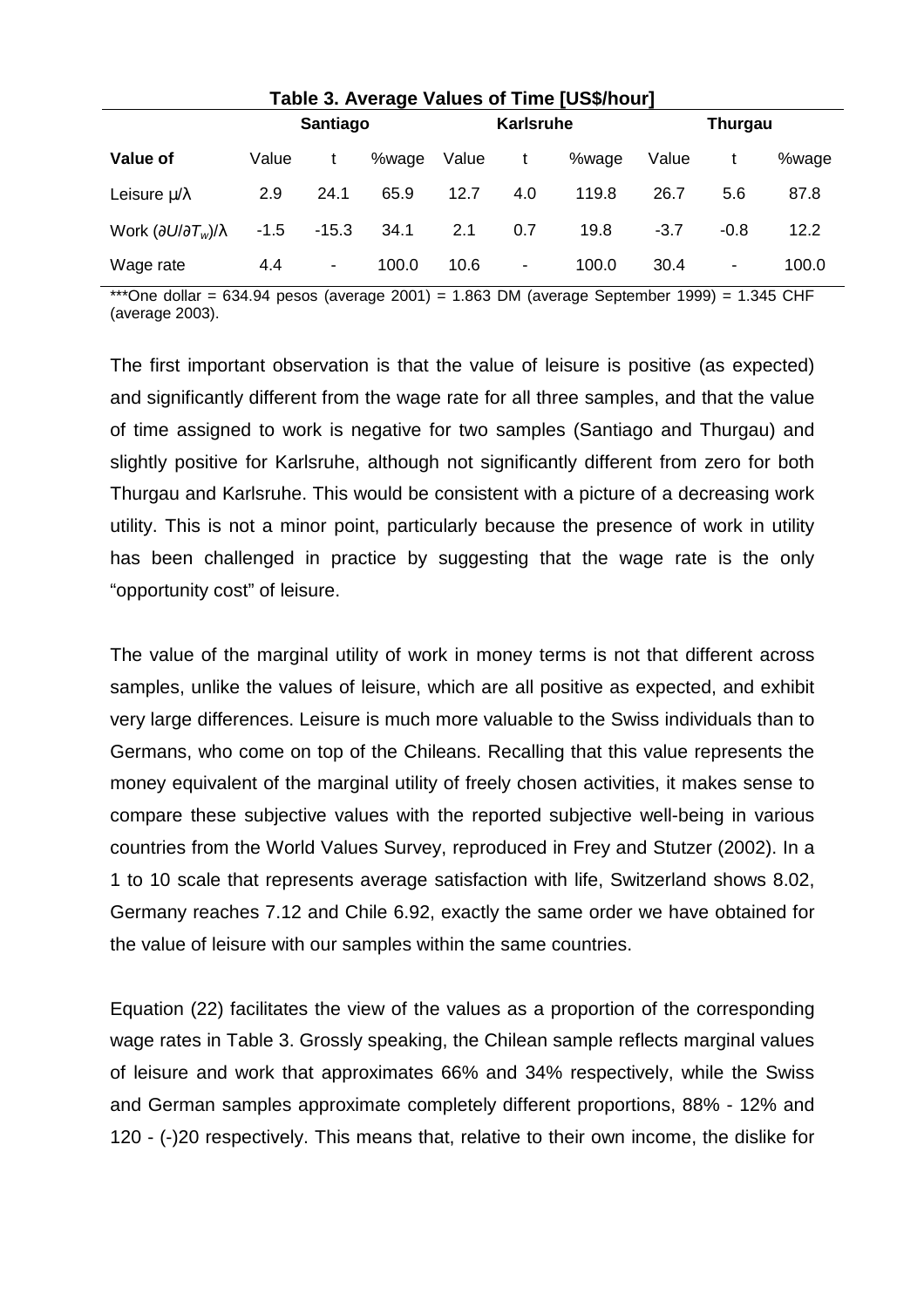work is remarkably larger for the Chileans and the contrary happens regarding leisure.

The interpretation for these strikingly different relative values of work and leisure are not straightforward, as many variables are involved including not only marginal utilities for work and leisure but also the wage rate and the marginal utility of income. But the fact is that, in the samples, Germans devote less time to work and more time to leisure than Chileans, with the Swiss in between, which means that the equilibrium reflected by equations (21) and (22) takes place at different points in the time space. Although we do not have a detailed description of other activities for the German and Swiss samples, which would help understanding this picture, we do know that Chileans exhibit longer travel times (2.4 hours) than both Swiss (1.7 hours) and Germans (1.3 hours) during weekdays. On the other hand, to understand the numerical results obtained, the qualitative aspects of the time assigned to work and leisure should be better understood as well. For example, in a recently released survey conducted by a provincial University, 40% of workers in Santiago have answered that their greatest fear is to loose their jobs (newspaper La Tercera, August 9, 2004). In a recent interview, the former director of the regional branch of the International Labour Organization said that only one third of the Chilean workers have access to a "decent job", defined as one with a formal contract, with health, unemployment, maternity and retirement coverage (magazine Mensaje, August 2004). According to Layard (2003), job insecurity has a negative impact on subjective happiness, with an effect larger than that arising from a reduction in income by 33% relative to the average. Thus, unstable jobs and low quality of work might help explaining the different values.

#### **5. CONCLUSIONS**

Understanding the hidden values behind the way individuals assign their time to activities is a relevant task. The modeller-observer has to take into account that some of these activities are constrained from above, i.e. they can not be assigned less than a certain minimum, even if the individual wanted. On the other hand, the individual has to earn an income that requires time assigned to work, but this assignment is not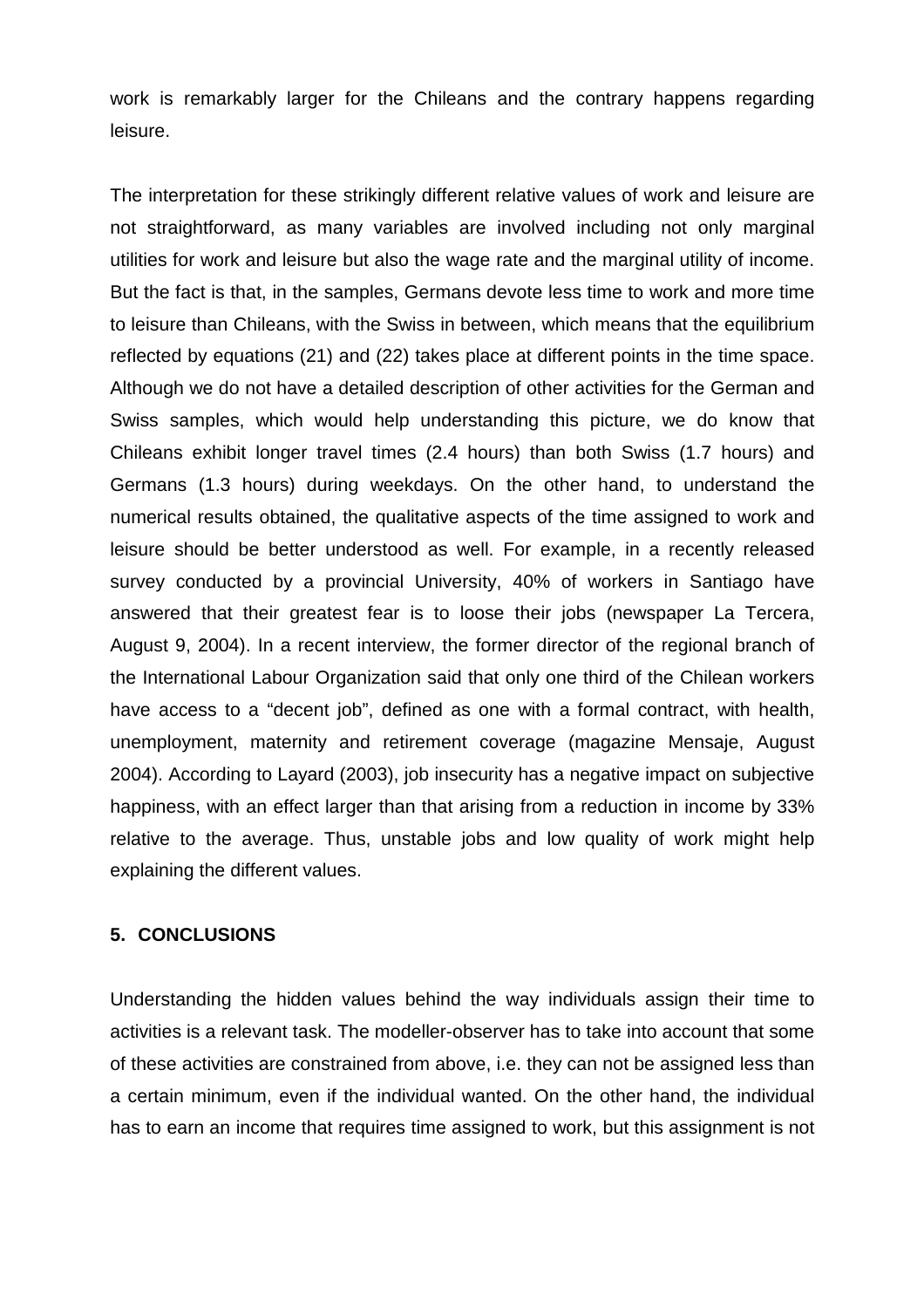only dependent on the money reward but also on the satisfaction (or dissatisfaction) that work causes.

The theoretical microeconomic framework developed to model time assignment to activities and to calculate the values of work and leisure developed here, has been shown to be perfectly suited to account for the preceding elements and to analyse different type of samples collected in very different environments. The application was made using sub-samples of smaller size due to the many restrictions imposed by the information requirements. The calibrated model systems yield credible results both in absolute and comparative terms. The estimated values of leisure are significantly different from the corresponding wage rates and follow the same order as the subjective perception of well being reported in the specialized literature for the three countries. Results also show that work time is a relevant element in utility.

When the values are viewed relative to the wage rate, leisure is more valued at the margin by the German and Swiss samples than by the Chilean one. On the other hand, Chileans dislike work to a larger extent This could be caused not only by a longer work period in Chile but also by longer travel times and poorer quality of both work and leisure, something that requires additional information to be properly detected.

#### **Acknowledgements**

This research was partially funded by Fondecyt, Chile, through grants 1010687 and 1030694, and the Millenium Nucleus "Complex Engineering Systems". The Mobidrive data were collected with support of the German Ministry of Research and Education. The Thurgau 2003 data collection was funded by the Swiss Fonds for Strassen, Brücken und Tunnel – research. All of this support is gratefully acknowledged.

#### **References**

Axhausen, K., Zimmermann, A., Schönfelder, S., Rindsfüser, G. and Haupt, T. (2002) Observing the rhythms of daily life: a six-week travel diary, **Transportation, 29** 95- 124.

Becker, G. (1965) A theory of the allocation of time, **The Economic Journal, 75** 493- 517.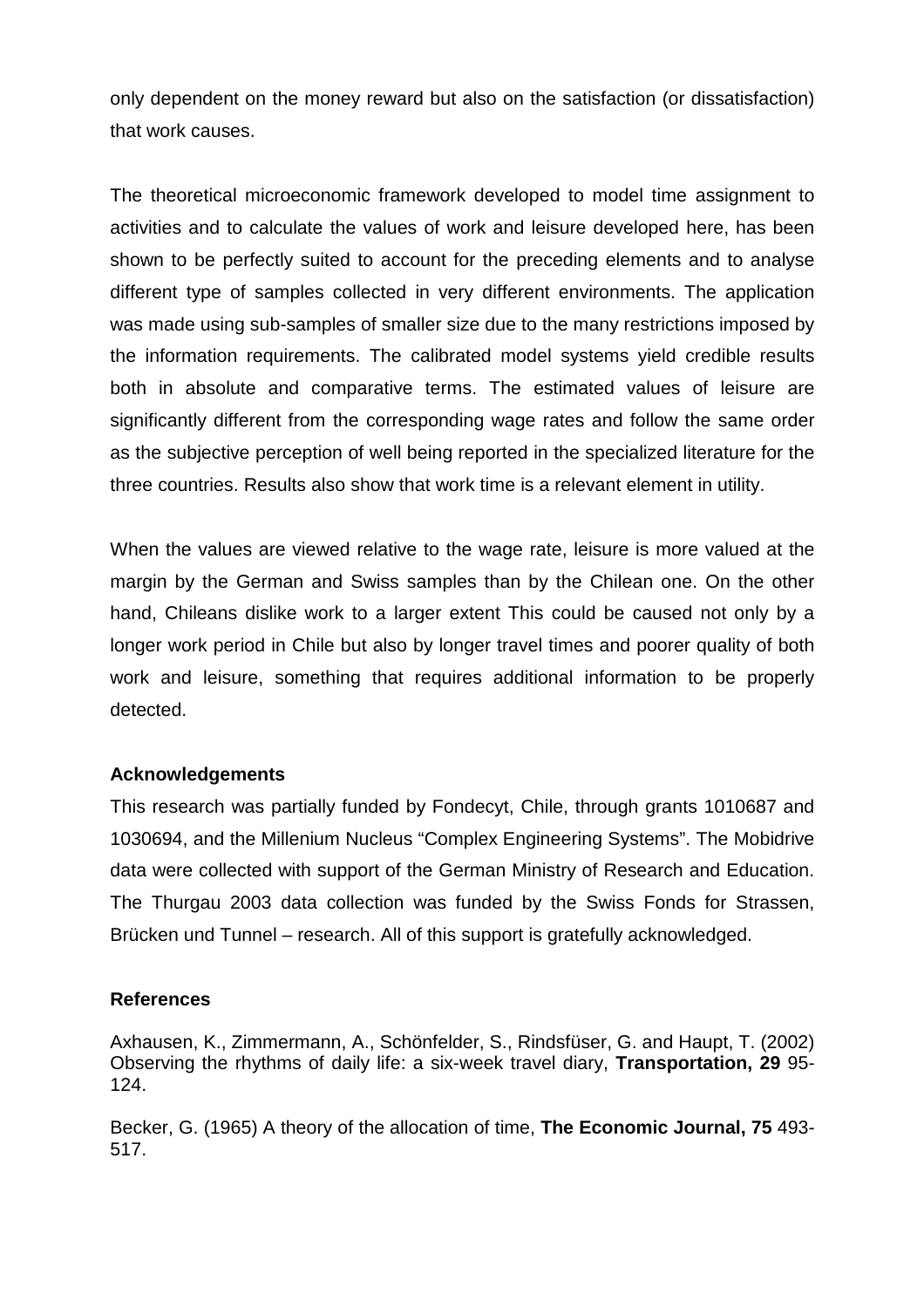DeSerpa, A. (1971) A theory of the economics of time, **The Economic Journal, 81** 828-846.

Evans, A. (1972) On the theory of the valuation and allocation of time. **Scottish Journal of Political Economy** 19, 1-17.

Frey, B. and Stutzer, A. (2002) Happiness and Economics, Princeton University Press.

Gronau, R. (1986) Home production - a survey. In: **Handbook of Labour Economics** (O. Ashenfelter and R. Layard, eds.), Vol. 1, pp. 273-304, North Holland, Amsterdam.

Jara-Díaz, S.R., Munizaga, M. and Palma C. (2004) The Santiago TASTI (Time Assignment Travel and Income) survey. Presented at the **Triennial International Conference on Transport Survey Methods**, San José, Costa Rica.

Jara-Díaz, S.R. and Guevara, A. (2003) Behind the subjective value of travel time savings: the perception of work, leisure and travel from a joint mode choice - activity model, **Journal of Transport Economics and Policy, 37** 29-46.

Jara-Díaz, S.R. and Guerra, R. (2003) Modelling activity duration and travel choice from a common microeconomic framework. Paper presented at the **10th International Conference on Travel Behaviour Research**, Lucerne, August 2003.Löchl, M., K.W. Axhausen, and S.

Johnson, M. (1966) Travel time and the price of leisure. **Western Economic Journal**, Spring, 135-145.

Juster, F. (1990) Rethinking utility theory. **The Journal of Behavioural Economics** 19 (2), 155-179.

Layard, R. (2003) Happiness: Has Social Science A Clue? **Lionel Robbins Memorial Lectures**, London School of Economics March 3-4-5. http://cep.lse.ac.uk/layard/

Löchl, M., Axhausen, K.W. and Schönfelder, S. (2005) Analysing Swiss longitudinal travel data, paper presented at the **5th Swiss Transport Research Conference**, Ascona, March.

Oort, O. (1969) The evaluation of travelling time. **Journal of Transport Economics and Policy**, 3 279-286.

Train, K. and McFadden, D. (1978) The goods / leisure trade-off and disaggregate work trip mode choice models, **Transportation Research, 12** 349 - 353.

Winston, G.C. (1987) Activity Choice: a new approach to economic behaviour. **Journal of Economic Behavior and Organization** 8, 567 - 585.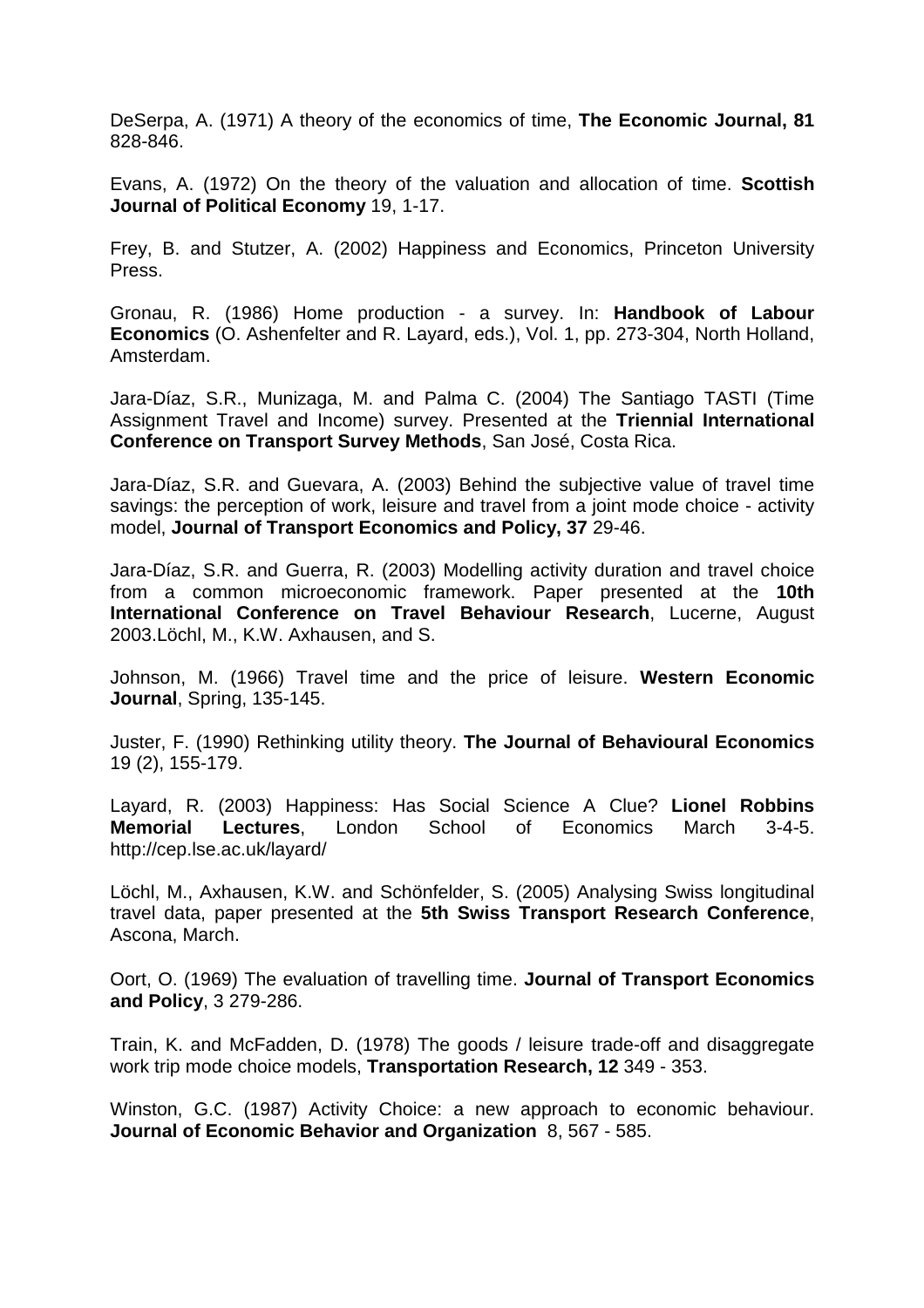# **Appendix A. Wage rate model**

| Table A1           |                                                                                                                                                                                          | Classification of education levels in low, medium and high for the<br>three samples |                                                                                                   |                                                                          |                                                                   |                                                          |
|--------------------|------------------------------------------------------------------------------------------------------------------------------------------------------------------------------------------|-------------------------------------------------------------------------------------|---------------------------------------------------------------------------------------------------|--------------------------------------------------------------------------|-------------------------------------------------------------------|----------------------------------------------------------|
| Education<br>level |                                                                                                                                                                                          | Einkommens- und<br>Verbrauchserhebung 2000                                          |                                                                                                   | <b>MOBIDRIVE</b>                                                         |                                                                   | <b>THURGAU</b>                                           |
| Low                | <b>Obligatorische Schule</b><br>1.<br>Keine Ausbildung<br>2.<br>abgeschlossen<br>3. Anlehre (in Betrieb und                                                                              | 1.                                                                                  | 0. Noch keine<br>Grundschule<br>2. Hauptschule                                                    |                                                                          | 1. Primarschule                                                   |                                                          |
| Medium             |                                                                                                                                                                                          | Schule)<br>4. Haushaltlehrjahr, $1 - 2$<br>jährige Handelsschule                    |                                                                                                   |                                                                          |                                                                   |                                                          |
|                    | 5.                                                                                                                                                                                       | Diplommittelschule,<br>allgemeinbildende<br>Schule<br>(Verkehrsschule)              | 3. Mittlere Reife<br>4. Fachabitur<br>Abitur<br>5.<br>6. Polytechnische<br>Oberschule<br>7. Lehre | 3.                                                                       | 2. Ober-, Real-,<br>Sekundarschule<br>Mittelschule<br>(Gymnasium, |                                                          |
|                    | 6. Berufslehre (Eidg.<br>Fähigkeitsausweis)<br>Vollzeitberufsschule<br>7.<br>(Handelsmittelschule /<br>Lehrwerkstätte)<br>8. Berufsmaturität<br>Maturitätsschule,<br>9.<br>Lehrerseminar |                                                                                     |                                                                                                   |                                                                          | 4.                                                                | Kantonsschule)<br>Berufsfachschule /<br>Berufsschule mit |
|                    |                                                                                                                                                                                          | Meister<br>8.                                                                       |                                                                                                   |                                                                          | Abschluss / Diplom                                                |                                                          |
|                    |                                                                                                                                                                                          | 10. Höhere<br>Berufsausbildung mit<br>Meisterdiplom, Eidg.<br>Fachausweis           |                                                                                                   |                                                                          |                                                                   |                                                          |
| High               |                                                                                                                                                                                          | 11. Techniker- oder<br>Fachschule (2 Jahre<br>Vollzeit, 3 Jahre<br>Teilzeit)        |                                                                                                   | 9. Fachhochschule /<br>Pädagog.<br>Hochschule<br>10. Universität, natur- |                                                                   | 5. Fachhochschule<br>6. Universität                      |
|                    |                                                                                                                                                                                          | 12. Höhere Fachschule,<br>HTL, HWV (3 Jahre<br>Vollzeit oder 4 Jahre<br>Teilzeit)   |                                                                                                   | /ingenieurwiss.<br>Studium<br>11. Universität, geistes-<br>/sozialwiss.  |                                                                   |                                                          |
|                    |                                                                                                                                                                                          | 13. Universität,<br>Hochschule (Lizentiat,<br>Dissertation,<br>Nachdiplom)          | Studium.                                                                                          |                                                                          |                                                                   |                                                          |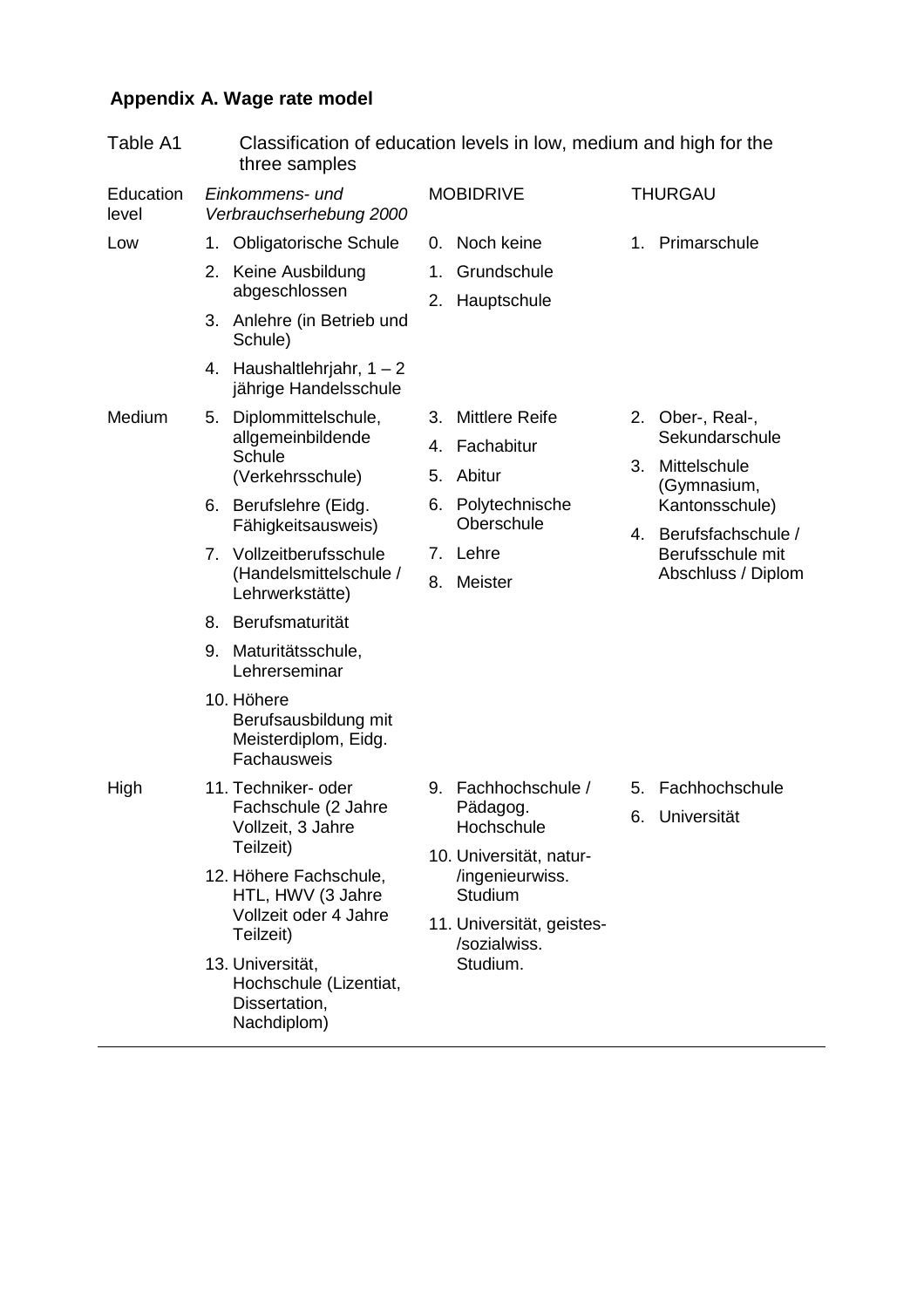| Table A. 2                      | Parameter estimates for the wage rate model |             |         |        |  |
|---------------------------------|---------------------------------------------|-------------|---------|--------|--|
| Variable                        |                                             | Coefficient | t-stat. |        |  |
| Constant                        |                                             | 2.939       |         | 30.3   |  |
| Age 26-35                       |                                             | 0.154       |         | 2.3    |  |
| Age 36-45                       |                                             | 0.287       |         | 4.1    |  |
| Age 46-55                       |                                             | 0.345       |         | 4.8    |  |
| Age $> 55$                      |                                             | 0.208       |         | 2.6    |  |
| Man                             |                                             | 0.067       |         | 1.8    |  |
| <b>Education medium</b>         |                                             | 0.184       |         | 2.0    |  |
| <b>Education high</b>           |                                             | 0.711       |         | 10.0   |  |
| (Man)(Age > 55)(Education high) |                                             | 1.660       |         | 6.1    |  |
| (Age > 55)(Education high)      |                                             | $-0.685$    |         | $-3.6$ |  |
| Full time                       |                                             | $-0.153$    |         | $-2.0$ |  |
| (Full time) (Education medium)  |                                             | 0.240       |         | 2.6    |  |
| $R^2$                           |                                             | 0.286       |         |        |  |
| N                               |                                             | 524         |         |        |  |
|                                 |                                             |             |         |        |  |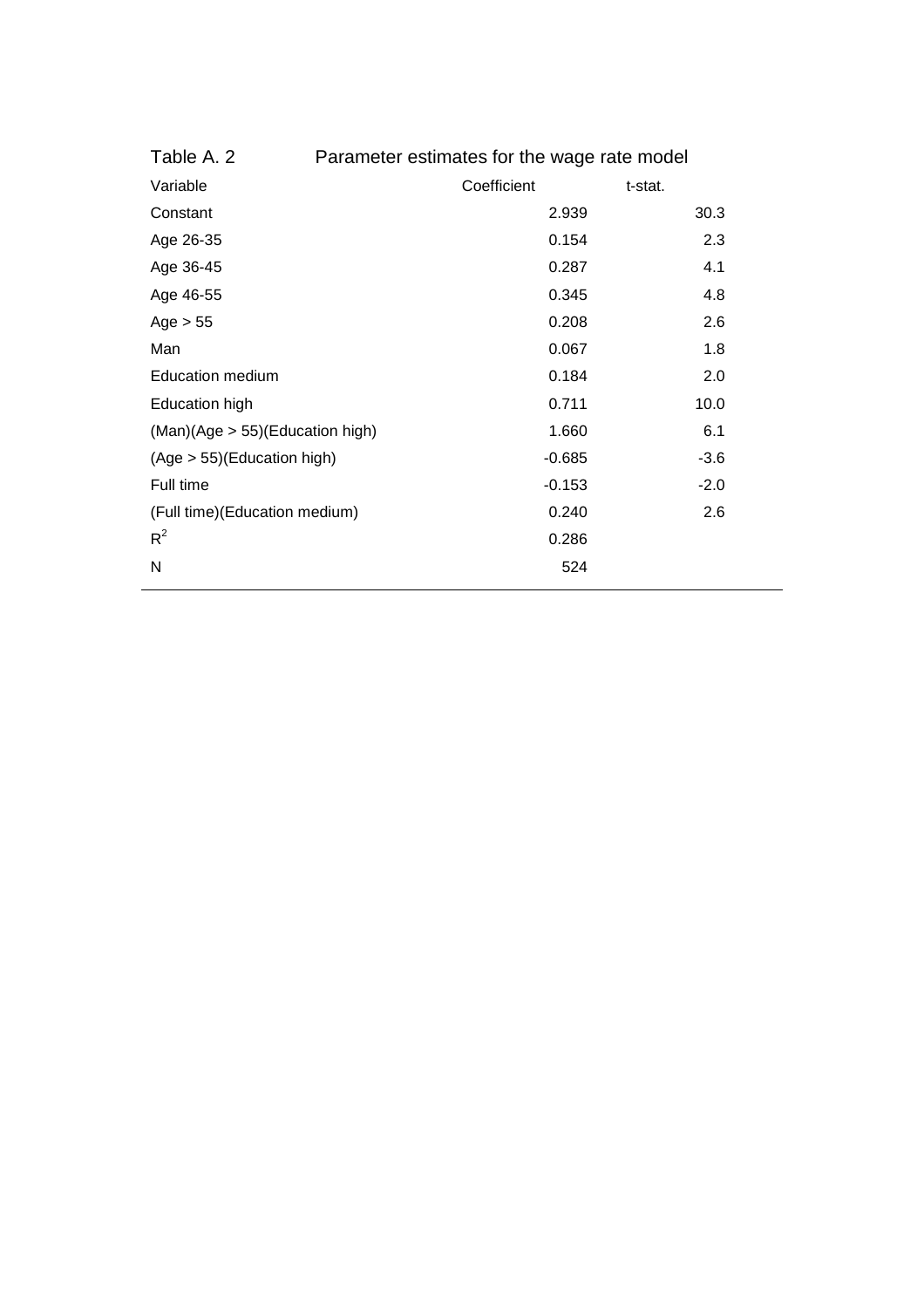# **Appendix B. MOBIDRIVE and THURGAU: assumptions for trip costs by mode, insurance and tax costs for cars and cost of public transport season tickets.**

In MOBIDRIVE there is information on trip costs, which includes single tickets for the public transport, parking cost, taxi, etc. In spite of this, it was preferred to calculate the cost again when this was possible and to use the reported cost elsewhere. For THURGAU, there is no information about trip costs, therefore for all the modes it had to be imputed.

Walk: A cost of zero was assumed for both samples.

Bike: A cost of zero was assumed for both samples.

Car passenger: A cost of zero was assumed for both samples.

Others: The reported cost was used for the German sample, whereas a cost of zero was assumed for the Swiss sample.

# **Motorcycle**

$$
CT = \frac{Price\_gasoline*distance[km]}{28.6[km/l]}
$$
 (23)

where the price of the gasoline corresponds to 1.9 DEM/lt. (0.97 EURO/lt.) for the German sample (this value was used by König and Axhausen, 2001) and 1.4 CHF/lt. (0.92 EURO/lt.) for the Swiss sample. The value of 28.6 [km/lt.] corresponds to the consumption of a motorcycle of 125 cc. Parking cost was not included.

# Car driver

For the German sample, the researchers of the project generated fuel consumption and variable costs per kilometre from the available vehicle information. In THURGAU, there is no detailed information on the vehicles. We use the average values from the German sample instead. A value of 7.4 lt./100 km. was used for the consumption and 0.69 DEM/km = 0.54 CHF/km (1 DEM=0.51 EUR=0.78 CHF average 2003) for the variable cost. For the value of the variable cost, which includes repair and maintenance, we tried to use a similar approach to the used one for the insurance and tax expenses, but the costs of repair and maintenance in the Einkommens- und Verbrauchserhebung 2000 survey did not have a clear link between income and cost, and the variation inside of a group was very large. Besides, this information was not available for all households that reported insurance and tax costs. The cost per kilometre together with the travelled distance of the trip allowed to calculate the fuel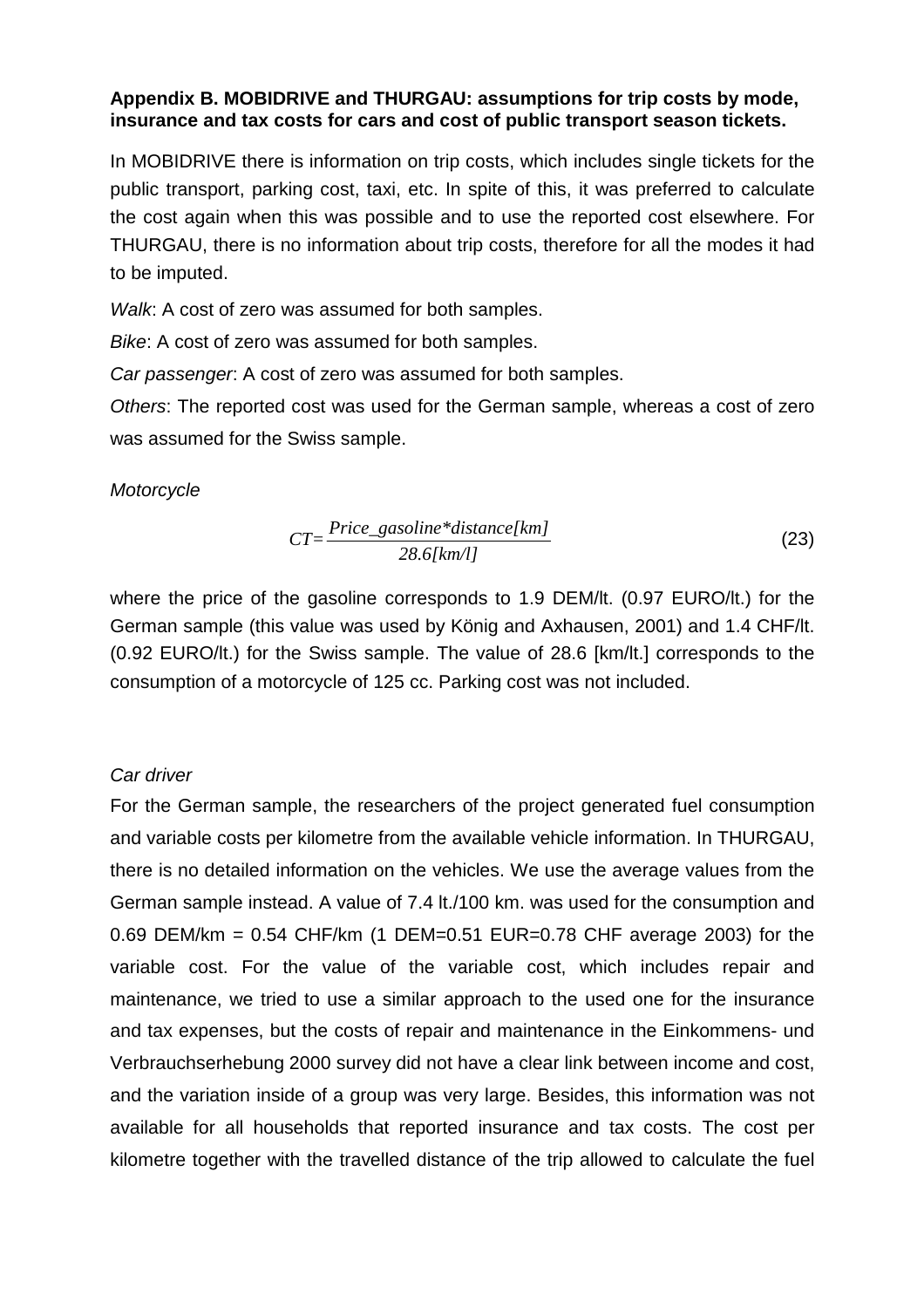and variable costs of the trip. Finally, in German case, a parking cost was added if the destination of the trip was the centre of the city, this value corresponds to 2 DEM/hour. For the Swiss sample this cost was not considered. The gasoline prices used were the same as that for motorcycle.

# Public transport

For both samples, a cost of zero was assumed if the person had public transport season ticket, otherwise a cost of 2.50 DEM (1.28 EURO) was used for the German sample and a cost of 2 CHF (1.31 EURO) for the Swiss sample.

# **Train**

The reported cost was used in the German case. For the Swiss sample, a cost of zero was assumed if the person had some season ticket for the train, otherwise we used information on cost of tickets depending on the distance travelled.

# Combined modes

For the combined modes with car driver, the travelled distance in this mode was calculated using the average speed observed in the pure mode and the time reported in this stage of the trip. With this distance, the assumptions mentioned earlier for the car driver were applied (without considering parking cost) and the costs of the other modes were added. For the Swiss sample, the same idea was used in combined modes with train and motorcycle where it was necessary to know the travelled distance in this mode to obtain the cost of this stage of the trip. The speeds used in this approach can be seen in the Table B. 1. For the rest of the combined modes, the same assumptions used for the pure modes were utilized.

| Table B. 1 | Average speeds by mode [km/hr] |                |      |  |
|------------|--------------------------------|----------------|------|--|
| Mode       | Speed                          |                |      |  |
|            | <b>MOBIDRIVE</b>               | <b>THURGAU</b> |      |  |
| Car        |                                | 32.0           | 45.1 |  |
| Train      |                                | ۰              | 47.6 |  |
| Motorcycle |                                | ۰              | 35.0 |  |